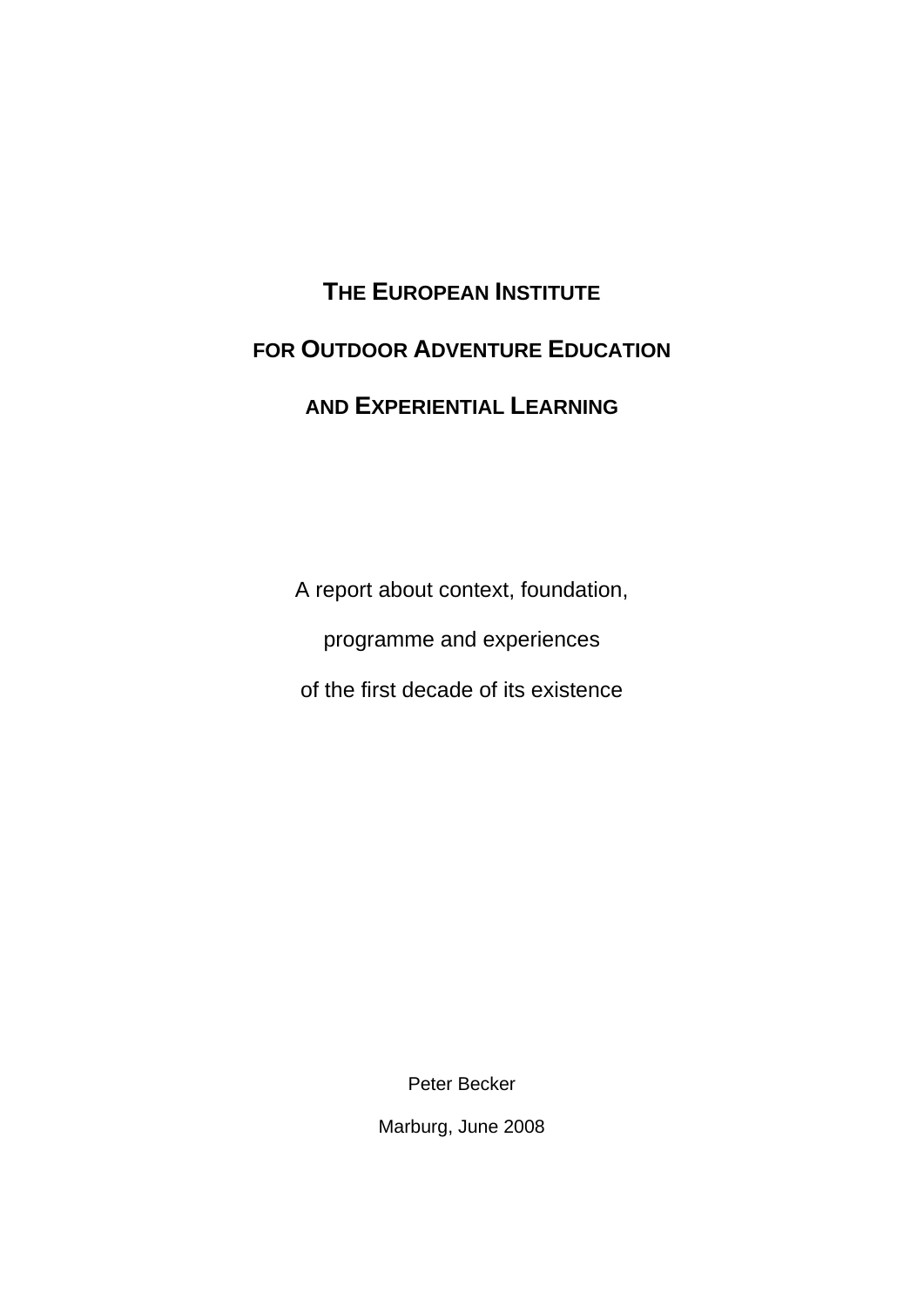## **I EARLY DAYS**

 $\overline{a}$ 

As all beginnings the beginning of the European Institute for Outdoor Adventure Education and Experiential Learning (EOE)<sup>1</sup> also has a beginning – strictly speaking it even has two beginnings. Because the idea to set up a European institute devoted to analysing the phenomenon of adventure as well as to the dissemination of the pedagogical approaches to experiential learning and to outdoor learning was based on the merging of the activities of two discussion circles, which - independent from each other - had existed before the Institute was founded and which had discussed the field of outdoor activities from different perspectives.

As early as in 1994 the Karls University in Prague hosted a conference organised by its sports department in cooperation with the Friluftsliv department of the Oslo University of Sport and Physical Education. The conference was attended by 43 participants from 12 countries, who under the umbrella topic of "Outdoor Activities", which was increasingly attracting widespread interest, discussed issues such as adventure pedagogical curricula, terminological distinctions or national objectives. Independent from the topics that had been planned and were discussed at this conference there clearly emerged a need for the continuity of these discussions on an institutionalised basis, which would ensure a lasting platform where everybody could relate the traditions and forms of their national adventure pedagogics from a European perspective. This wish for continuity found expression in the decision to entrust the Tornio Polytechnic in northern Finland with organising a follow-up conference.

Also in 1994, in winter, there was an international conference of the sports youth association of the German federal state of Hessen taking place in Wetzlar, which was attended by 43 participants from 12 countries. It was addressed especially to representatives of

<sup>&</sup>lt;sup>1</sup> This somewhat elaborate name mirrors the problem of the variety of the linguistic creations which try to give an answer to the by now great diversification in the field of outdoor activities. It constitutes a compromise solution and at the same time expresses the hope that the members of the Institute feel at home under this broad verbal roof. So far the Institute has not participated in further attempts at definitions, especially since living practice, which addresses the problems of the times, does not care at all about definitions, and, furthermore, a definition provides practically no gain in terms of insight. If one has found a definition one only knows how one can exchange one word or structure by another one without losing any information in the process.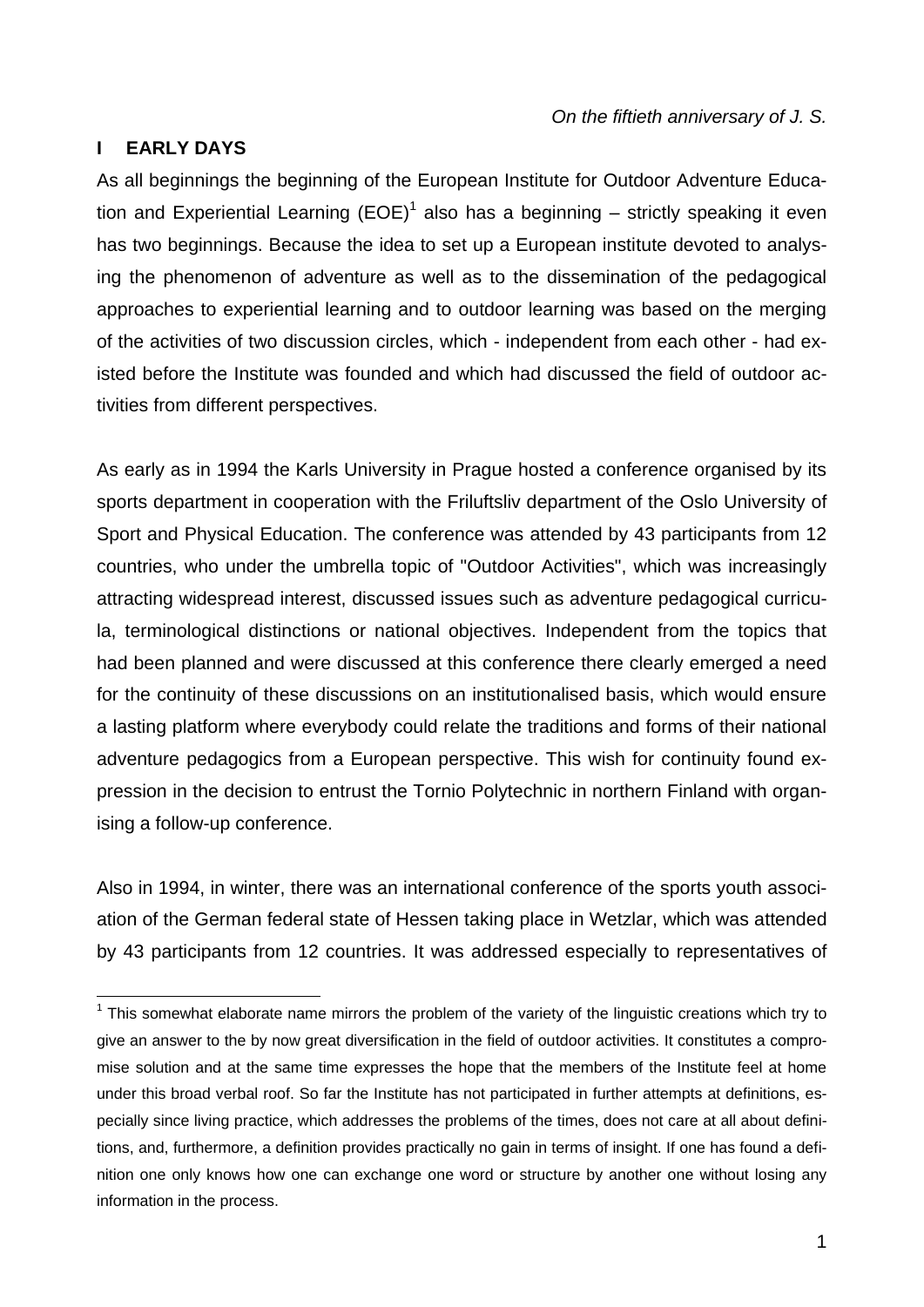youth welfare work, which explains that in contrast to Prague the topics under discussion focussed on the categories of "adventure", "experience", "body" and "movement". Motivated by the pressures of everyday youth welfare work the issues discussed were especially questions of how these categories might be instrumentalised to the benefit of everyday youth work, but also to the benefit of work with youth fringe groups in prisons, socially disadvantaged areas, youth clubs and football stadiums. At this conference there also emerged the clear wish to establish trans-national work connections in order to get to know more about the approaches to tackling the problems of disadvantaged young people by using exercise and adventure in the individual countries and to learn from them. Quite logically this led to the realisation that one would have to take a close look at the development and exchange programmes of the European Union in future. These considerations were to be continued at the next conference, which the Austrian educational institution "Initiative Outdoor Aktivitäten" had agreed to organise.

Before this conference actually took place in October 1996 in Spital/Pyhrn in Styria, two other events worth mentioning happened that strengthened the idea of a European institute for outdoor adventure education and experiential learning and sped up its implementation. One of these was the meeting in Vienna in preparation of the Spital conference, which took place in December 1995 in an extremely productive atmosphere, optimistic of success, between visiting the Theater an der Wien and strolling through the Spitalgasse Christmas fair at night. The other one was an event in April 1996 in Tornio, organised by Steve Bowles and Matti Telemäki, where almost the whole range of the scientific approaches to the topic that were gradually developing in their different forms at that time were present. (see LOYNES 1996) Already in Vienna, under mediation of Günter Amesberger, one had started to bring the two discussion circles into contact with each other. Now in Tornio, apart from other speakers, those people met who were to form the first Board of the Institute, namely Barbara Humberstone (England), Peter Higgins (Scotland), Jan Neumann (Czech Republic), Steve Bowles (Finland), Günter Amesberger (Austria), Bart Keus (The Netherlands) and Peter Becker (Germany), later joined also by Jochem Schirp (Germany). Up north, in Finland, this until then still rather vague idea of a European institute, which would provide the setting for transnational and transcultural discussions on adventure, experiential learning and outdoor education, was then further strengthened. This idea was then to be implemented at the forthcoming conference in October 1996 in Spital/Pyhrn.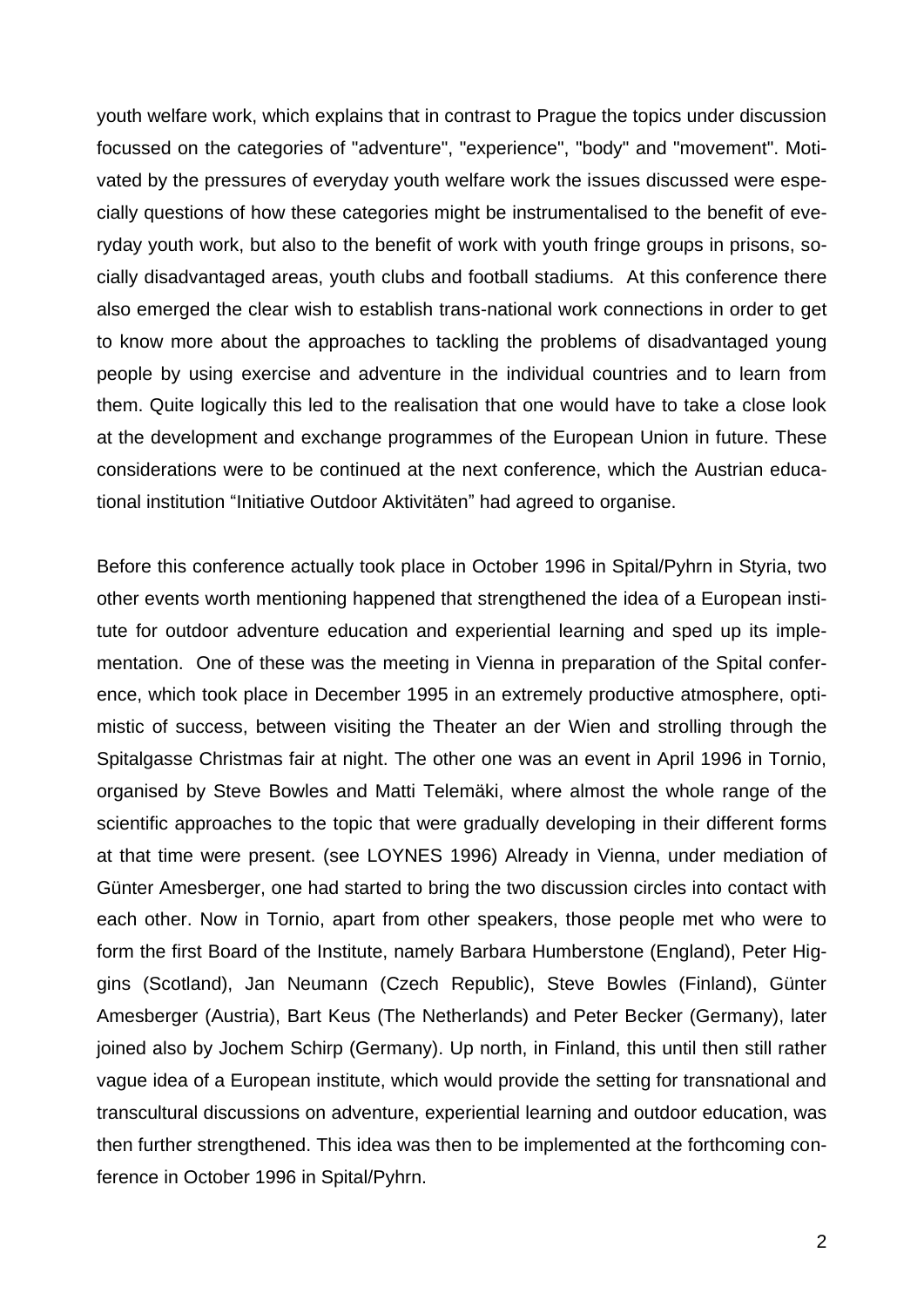### **II THE SOCIAL AND HISTORICAL BACKGROUND**

 $\overline{a}$ 

To be sure it is people like Steve Bowles and Barbara Humberstone or the other Board members, for example, who organise conferences and attend them, who give presentations, elect directors, send out invitations, publish papers and books, formulate calls for papers or set up the institutes. That is, to be sure, individuals make their own history. However, trying to explain this history from the logic of the psychological disposition of the people involved would not do justice to the complexity of the situation, "because the historical context is not only the result of people's joint intentions. Motivated actions are intertwined with a naturally grown context, which is conveyed by a subjectively perceived sense but is not created by it". (HABERMAS 1970, 116) This means that if one is to adequately reconstruct the foundation process of the Institute one has to look beyond the mind frame and actions of the founding members in Vienna, Spital and Prague to the larger context beyond the individual one, which this foundation is imbedded in. With reference to the topics the Institute is concerned with, these are especially discourses on the cultural background of sport and exercise as they have developed in the confrontation with the living conditions of modern industrial societies. This cultural background knowledge has contributed to the setting-up decisions.

There is a rationalisation process that runs parallel to the development of modern societies. It is closely entwined with it and it intrudes upon the life of individuals the more severely the more modern their social sphere is. This affects especially the somatic dimension of our anthropological makeup, in relation to which individuals need to develop an ambivalent relationship.<sup>2</sup> On the one hand, the increase of ever more complex challenges demands the systematic control of physical expression and the just as systematic repression of sensual impulses which might disrupt the ability of the individual to cope rationally with the increased complexity. $3$  On the other hand, the body becomes the

<sup>3</sup> All major theories of long-term social development observe a taming hold on physical expression in favour of a disciplined and disciplining reason. No matter how we reconstruct the development of society. As a process of disenchantment and rationalisation according to MAX WEBER, or as the process of the increase of civilisation according to the theory of NORBERT ELIAS, or as an interplay of the various forms of suppression of the internal and external nature as in the "Dialectics of Enlightenment" by THEODOR W.

 $2$  Although these discourses, interpretation patterns and time specific knowledge have been put forward by individuals and work through them, they lead an autonomous life to a large extent. As POPPER (1979) understands it they are "products of the human mind", which beside physical things and psychological states of awareness form their own world. POPPER calls them the third world of theories, problems and critical arguments. Its "inhabitants" react upon the individuals, staking out their possible scope of action by influencing the way they lead their lives partly through conscious reasoning but also mainly unconsciously.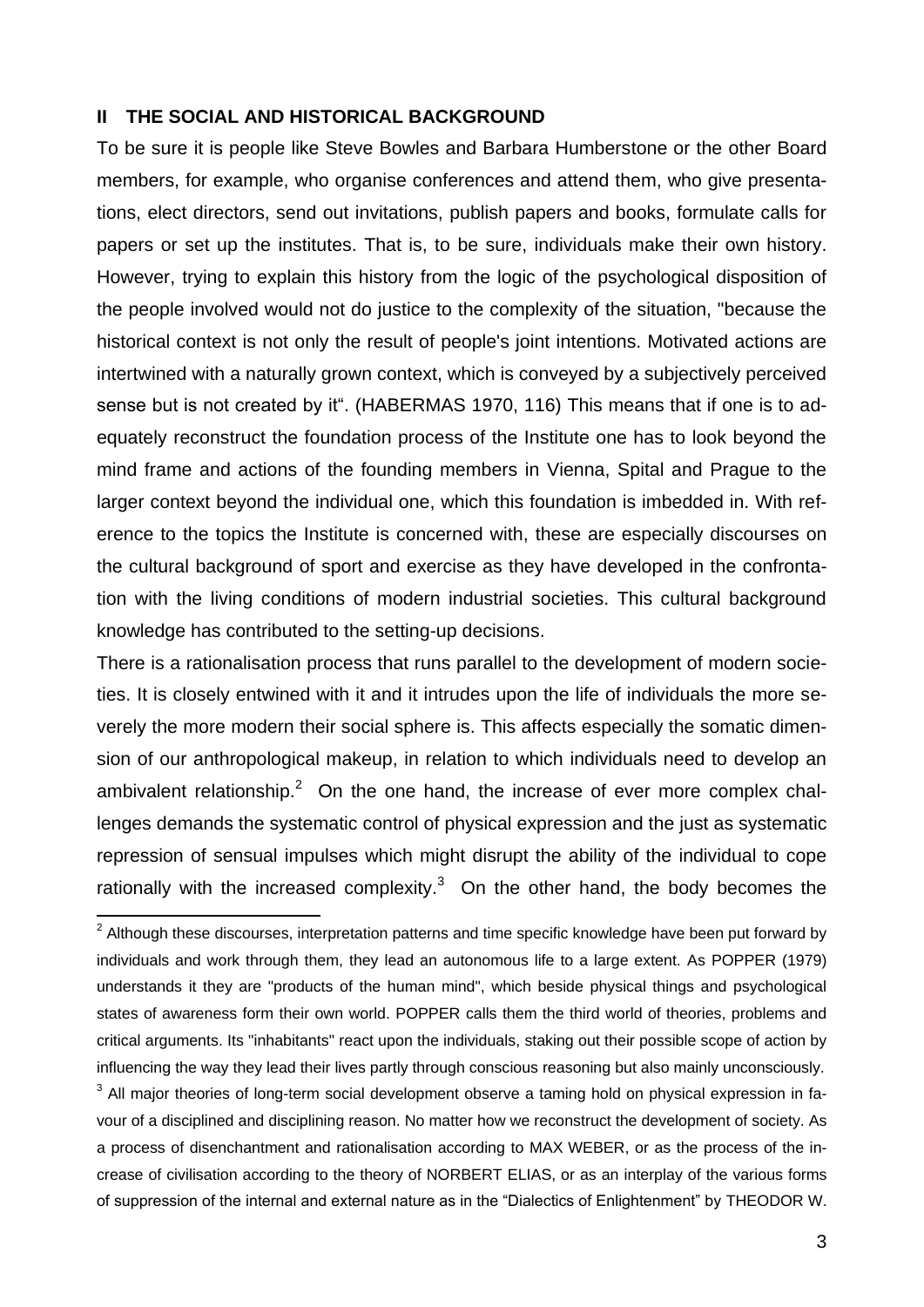provider of well-being, happy moments, excitement, times of fulfilment etc., which is why people devote much time to it, value it, tend and support it. Sport, wellness, adventure are the conspicuous peaks in this boom of different body styles that has been flourishing for some time - practically a somatic counter-movement to the rationalisation processes of modern times, as it seems. In the following a few examples will be given that show the seemingly paradoxical process of simultaneous devaluation and increased valuation. In order to cope with the increasing complexity of modern life people develop well differentiated strategies to distance themselves. Thinking ahead, finding ways of balancing accounts, saving as a sensible way to cope with scarcities, frustration tolerance, cost-

etc. - altogether a "methodical way of life" - allow people to distance themselves systematically from physical closeness and directness in order to gain time for rational work processes and to keep up the planned use of their bodies.

benefit calculation, postponement of gratification of needs, readjustment of expectations,

- The rationalisation of work processes is leading to the development of machines that replace physical strength and skill to a large extent. The same is true for the exclusion of physical exertion in the organisation of everyday life. By turning switches and pushing buttons, for example, people make machines take over essential household tasks, which in former times demanded physical effort.<sup>4</sup>
- Developments in communication technology have made the physical presence of people almost superfluous. Home banking, video conferencing, screen-shopping or working at the home computer indicate how codes and chips substitute physical presence. Individuals are transformed into a bundle of data. In the production of a virtual reality the body solely serves as a carrier of data devices. This medial infiltration of everyday life increases the individual's distance to reality. On the one hand, people readily take advantage of the increase of symbolic systems, which push themselves

ADORNO and MAX HORKHEIMER or, last but not least, as the successive increase of disciplinary powers, as in MICHEL FOUCAULT's work – each theory emphasizes the expansive success of an extensive rationality and discipline that both control the body and its desires more and more.

 $\overline{a}$ 

<sup>4</sup> Since machines and appliances are superior to the human make-up in terms of strength, speed and precision - for the philosopher Günter ANDERS (1983, 33) the body is, "seen from the perspective of the machines: conservative, unprogressive, antiquated, unrevisable, a dead weight in the rise of machines" the Promethean difference between creator and machine is reversed. Compared to their performance the creator of the machines becomes a flawed product. In order to compensate for this difference, i.e. to bring the body in line with machines, "human engineering" applies a kind of discipline which is reproductive of the engineering force on the world and which standardises human body processes, so that human development can be treated as mass production.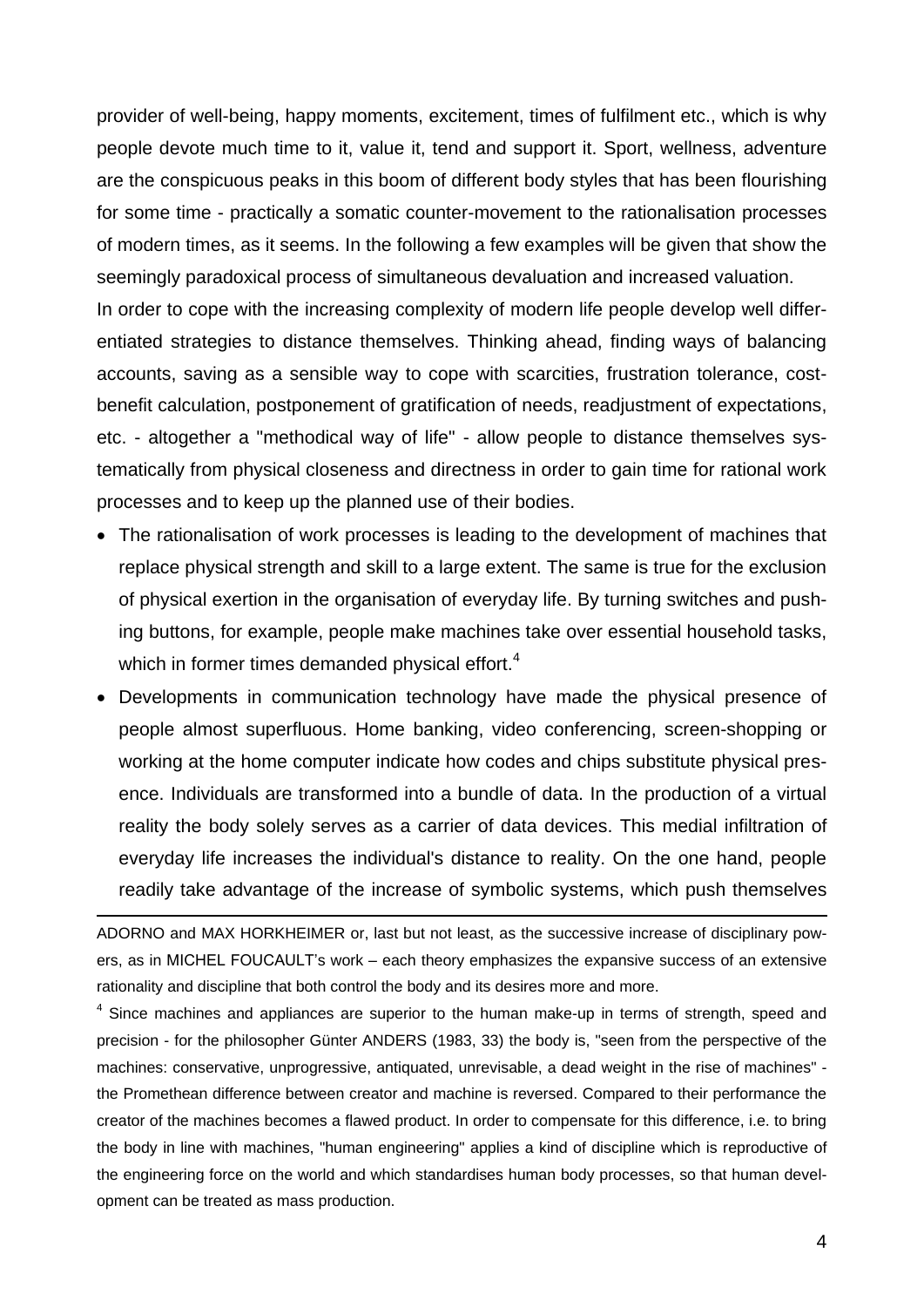between reality and the perceptive individual, to ease their load, i.e. indirectness is accepted; on the other hand, this is also, at the same time, registered as loss of access to primary reality, or rather as removal from it.<sup>5</sup>

 Developments in the pharmaceutical market make it possible to manipulate almost any psychical and physical state through chemical intervention. By taking drugs individuals can achieve sleep or wakefulness, high performance or relaxation. Drugs are used to eliminate symptoms of physical pain or to regulate "natural" physical conditions arbitrarily. People who take drugs treat their body like an instrument and try to adjust it to an individual plan of events.

The above-described social developments can be summarized in a simple formula: "More and more rationality, control and discipline with the consequence of less and less body and spontaneity". The advantages of neglecting parts of our anthropological heritage are obvious. Since problems that arise in modern society have become increasingly complex, the solution strategies must increase their complexity at the same time. Solving complex problems means that typical physical reactions such as slowness, emotions, sensuality or inaccuracy must appear as obstacles, that hamper the steady acceleration of the rational. We also have to accept that the physical aspect will lose influence in a lot of areas successively. Body and nature become atrophic matter in rationalist modern times.

If, at first, increasing rationality was welcomed as means of delivery from the dependence on inner and outer nature, there is by now growing scepticism whether the reign of instrumental rationalism, which exclusively follows the dictate of usefulness, can really guarantee a successful and good life. That is, the follow-up costs of unlimited, unchecked modernisation are becoming increasingly evident. With regard to the outside world we can observe ruthless exploitation of natural resources, destruction of landscapes, humanly caused natural catastrophes, contamination of the environment and food, etc. , and with regard to human nature the fact that people are not challenged enough physically but challenged too much on the cognitive disciplining side has led to glaring consequences. The psychoanalytical and social diagnosis of our times registers

<sup>&</sup>lt;sup>5</sup> Closely connected with this development towards more indirect dealing with reality, psychological disorders have emerged that in some cases might intensify and develop specific symptoms which have been registered in the International Classification of Diseases as F 48.1 "derealisation syndrome". Patients suffering from this syndrome complain that their bodies seem to be lifeless, that they seem to have lost their own feelings and that their surroundings appear strangely distant, unreal, artificial, colourless and automated.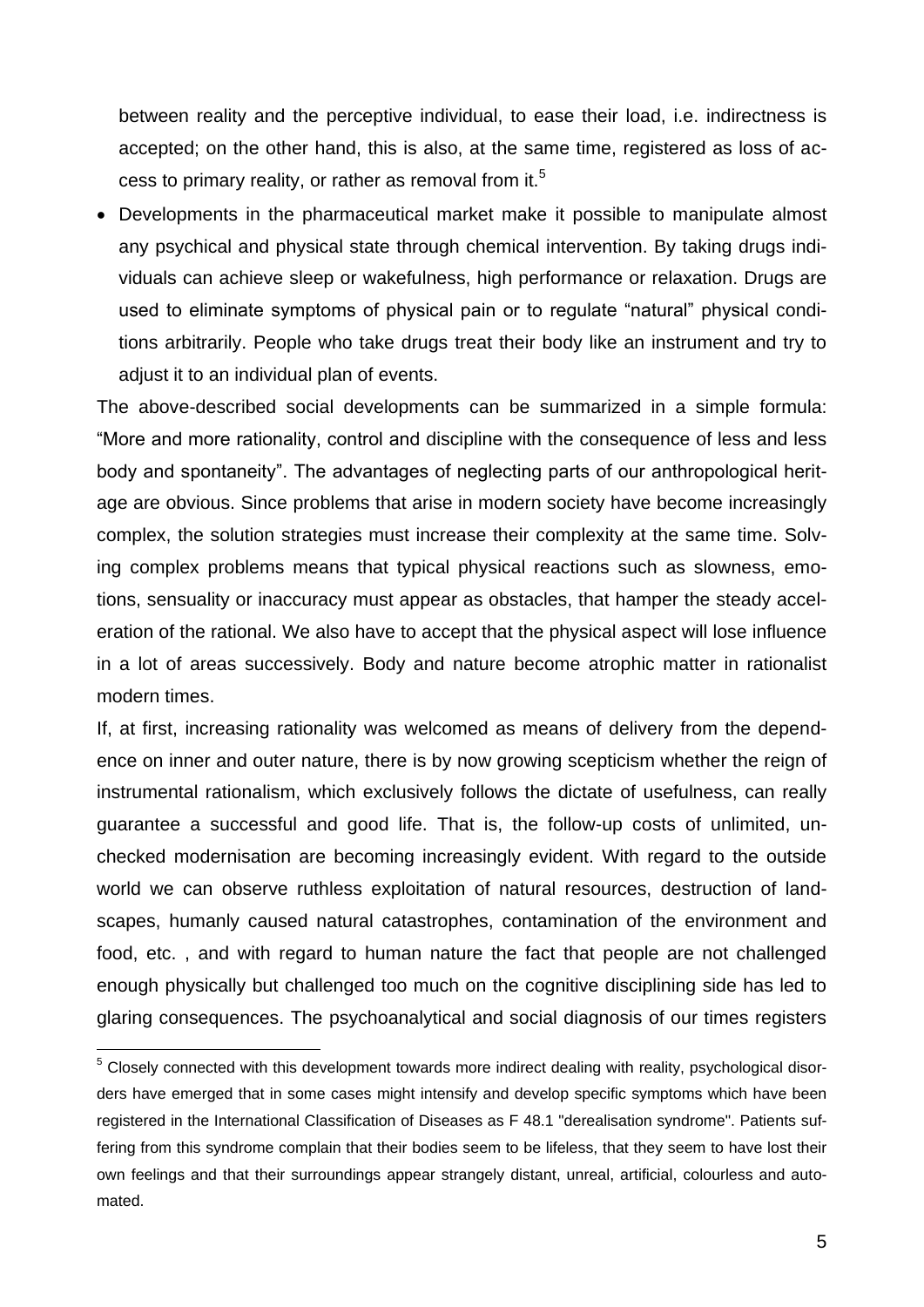an increase in fears, isolation, depression and allergies, but also in aggression. Too much strain has taken the place of the bacillus as cause for diseases. The consequence is an increased incidence of eating disorders, high blood pressure, concentration problems, and stomach problems.<sup>6</sup>

This pathological diagnosis at the same time nurtures the assumption that inner as well as outer nature cannot be subjected indefinitely to the acceleration processes of instrumental rationalisation. As if in a dialectic counter-movement there is a revaluation of the physical dimension and an increased sensitivity to natural signals that runs parallel to the devaluation and repression of the body. The vulnerability of inner and outer nature, as well as the respect of their respective rights, is becoming a permanent topic. In this way – virtually indirectly – body and nature, or physique and sport take up a position from which the loss of a total reason is criticised. As the opposite of a failing rationality the aesthetic-somatic-sensual dimension even becomes a better reason, which is meant to be able to make the necessary changes in the mistaken developments.<sup>7</sup> This reappreciation has reached especially the whole range of body culture and sport, their therapeutic variants, as well as the sportive and recreational, but also natural practices or their (social) pedagogical instrumentalisations.

However, the winners of this increased importance are certainly those physical practices that are carried out in a natural environment. Even though this claim may not be supported by a comparative epidemiological study between the individual European countries, it has already been shown in the contributions at the conferences in Prague, Wetzlar and Tornio that outdoor activities are very high on the popularity list. Also national studies, like that of the French sociologist Le Breton (1995), substantiate the enormous

<sup>————————————————————&</sup>lt;br><sup>6</sup> This list of horrors and suffering should not make us overlook the enormous progress connected with the Enlightenment and the modern age. This is neither a plea for the re-enchantment of nature nor for the farewell to instrumental rationality. However, it is necessary to correct resolutely the inconsistencies that have arisen in order not to shelve the project of enlightenment as unfinished.

 $<sup>7</sup>$  If one ignores the different historical conditions, one might feel reminded by this reaction to the perceived</sup> negative effects of this control of nature and of the objectification of body relations of similar processes in the time of German Idealism of the late 18th century. In the face of the powerlessness of reason to implement the promises of the Enlightenment, nature as not-self as well as the sensual potentials together with aesthetics are put into a position from which they are meant to compensate for the powerlessness of moral and exact reason. (cf. MARQUARD 1987)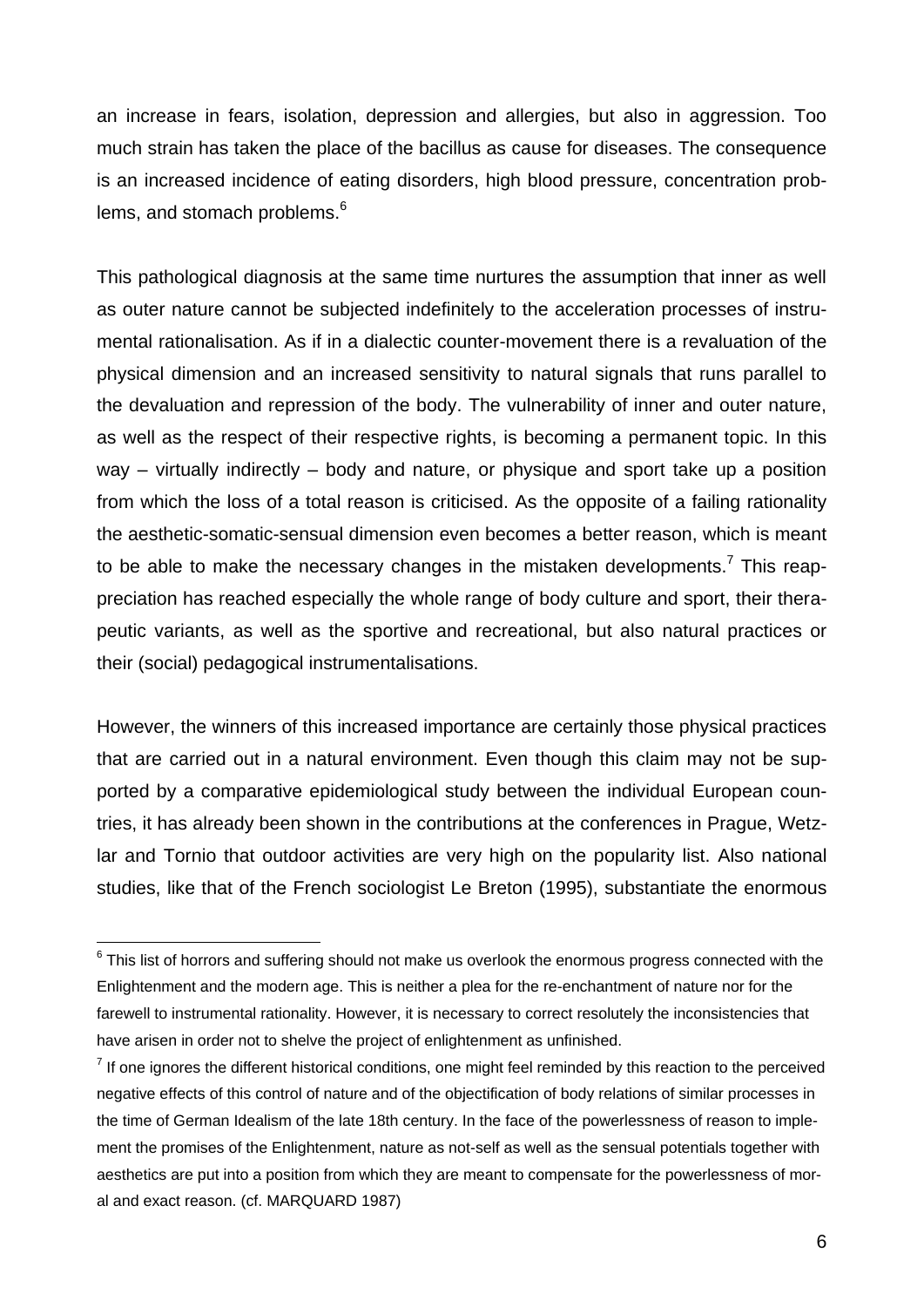attraction of high-risk practices in natural environments. And finally, a clear indicator for this increased importance is the development of global outdoor industrial sectors with yearly fairs and a turnover of billions. Their advertising semantics, which you encounter practically everywhere, in fact combines two longings of our times, which mutually reinforce each other in the present boom of outdoor activities: the longing for authentic physical experience and the longing for unspoilt nature.<sup>8</sup>

It has taken about 250 years before the first timid steps into wild mountain landscapes and to the shore of the ocean developed into this enormously wide range of adventurous activities on the ground and in the air, on all mountains, on all oceans, lakes and rivers, through all deserts and forests of this earth. However, a few conditions had to be fulfilled first before people voluntarily dared to go into wild nature. First of all the Enlightenment of the 18th century had to take away their fear of the dark and of demons, monsters, dragons and other ghosts, which they imagined inhabited the mountains, forests, lakes and oceans. Before this and also parallel to this, starting from England, physico-theology had spread a view of nature in which it was no longer the result of the Fall and therefore bad, but in which it was worthy of admiration and greatly useful also for human beings, just like the results of the plans of a master builder. Finally, industrialisation set in motion the rationalisation process whose effects - as shown above - are still identified as the source of many wrong turns. Right from the start it fostered counter-reactions that set everything authentic and natural against the uneasiness with urban civilisation and industrial pressures. Gradually the fear of the fear of wild nature turned into a lust of the fear of sublime nature. Hostile nature turned into sublime landscape, where people burdened by civilisation could compensate for the effects of the beginning of the modern age by throwing themselves into daring adventures or in serene contemplation.<sup>9</sup>

The first timid alpine outings in the western Alps and the maritime excursions around the Isle of Wight have developed today into a wide-ranging industrial sector of adventurous

<sup>&</sup>lt;sup>8</sup> Furthermore, Greenpeace activities worldwide are an indicator for the political dimension that topics like unspoilt nature and the reasonable and responsible dealing with its resources have in the public eye. In addition it shows how much people doubt the competence and political will of politicians to solve or even want to solve the problems that have arisen.

<sup>&</sup>lt;sup>9</sup> In Germany the longing for and escape into nature had an "ersatz-political" dimension. As long as the aristocracy still kept the already economically successful bourgeoisie away from courtly politics, nature remained a society-free place into which the bourgeoisie, turning away from arduous political strife, could retreat from the political world. (cf. LEPENIES 1972)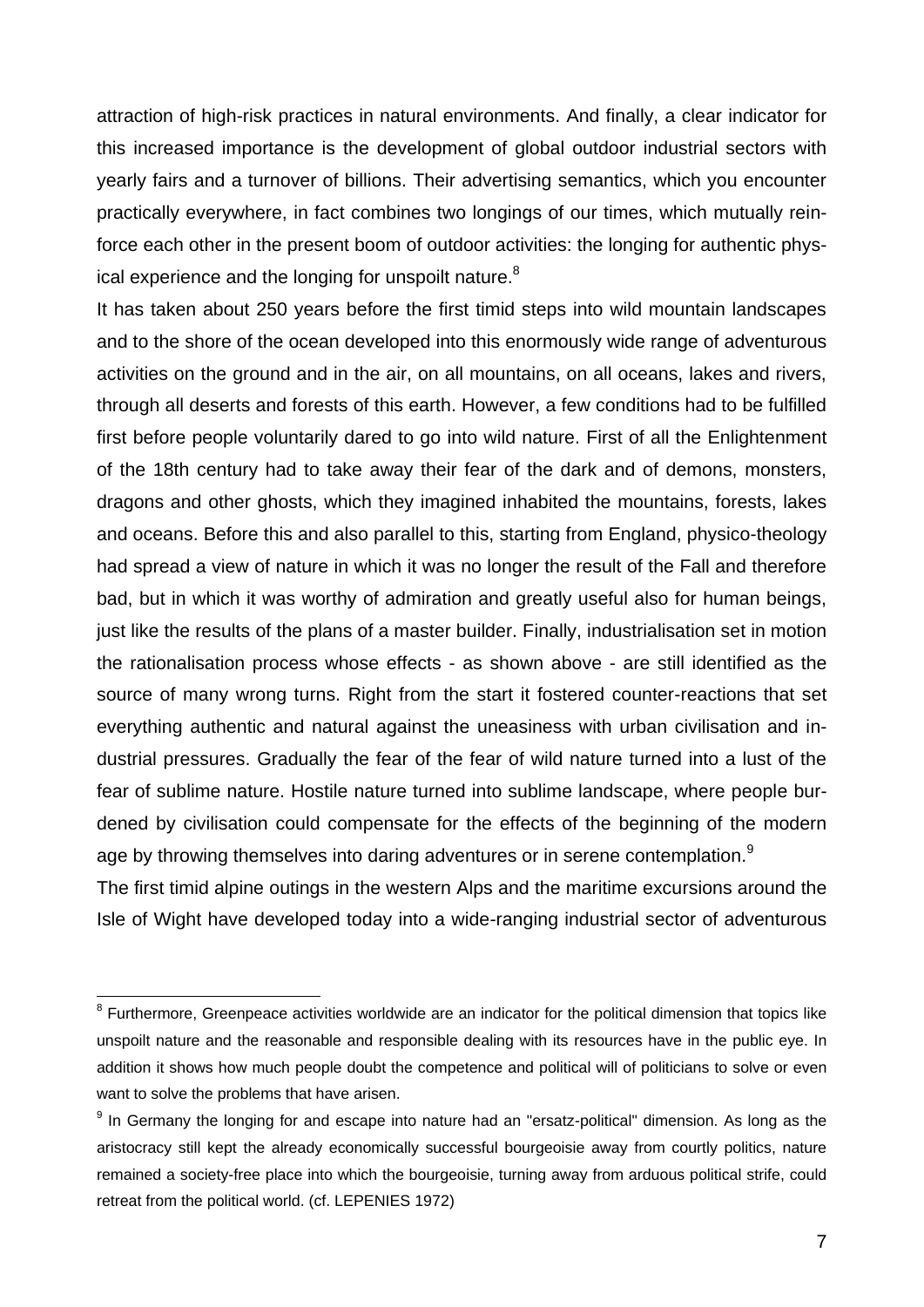practices<sup>10</sup>, which, at every new stage of rationalisation, such as the second industrialisation around 1900 or the global digitalisation around 2000, has not only increased the number of its followers and increased its need for wild nature, but it has also vastly increased its range of different activities. Today it is especially the spectacular variations of the confrontation with rock faces, oceans, mountains, forests, streams and deserts, which are also attractive to the mass media, that determine the public image of the outdoor sector.

Wherever first ascents, speed of climbing rock faces, weeks and days of circumnavigations are registered and compared, there is a tendency to unite all activities under the roof of adventure sports. What is thus easily overlooked, however, is that the educational content or the effective potentials of this adventurous confrontation with wild natural places can only develop beyond the competitive logic of the sport. And the fascination with the spectacular may cause other, less exciting practices, to be lost from view, although they also contribute to the range of the outdoor sector. In the following, both aspects: the autonomy of adventure and the "soft siblings" of the family of outdoor activities will be briefly pointed out.

## **Excursus I: About autonomy and about the experiential content of adventure**

 $\overline{a}$ 

While the fundamental formula of sports consist of constantly beating and increasing goals that have once been reached, the characteristic core of the structure of adventure is the playful confrontation with surprising obstacles. While sports represents a model of rational control and use of the body, adventure represents a model of curious epistemic exploration of the world. Different logics of action and experiential potentials follow from this divergence for each side. If the activities take their orientation from the logic of in-

 $10$  People's longing for adventurous activity is not motivated alone by their seeking relief from social demands and pressures, which makes them look for places of limited retreat. There is another motivation, which goes far back into history, that was surely stimulated by the release of theoretical curiosity from theological and moral fetters. The revaluation of curiosity from vice to virtue in early modern times did not only cause the upswing of empirical studies, but also led to a great number of discovery projects. What was *categorically* unknown became *as yet still* unknown, but which was to be explored and discovered in many places of a foreign world and in foreign nature in an adventurous manner. There is still an echo of this heritage about 360 years after Columbus in the subtitle of the "Alpine Journal", published by the Alpine Club, which was founded in England in 1857. "A record of Mountain Adventure and Scientific Observation". However, it would be naive to overlook the substantial economic, political and missionary desires which presumably made up the greatest part of these explorative ambitions.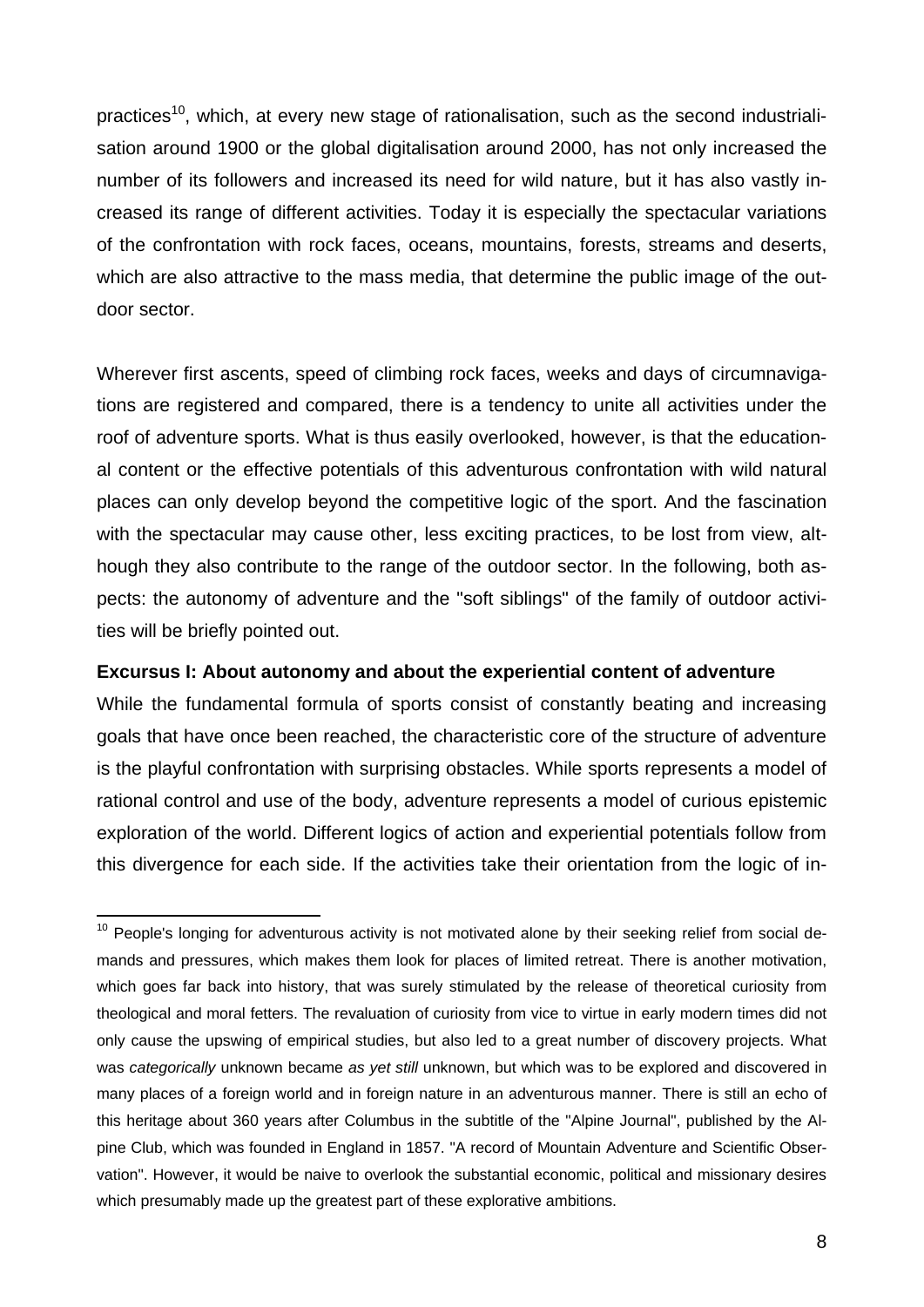crease, the surreptitious tendency is to reduce nature to the function of backdrop or outdoor gym. Consequences of this attitude which are easily proved are the ruthless disregard of the autonomous laws of the natural spheres people have gone through and have made use of. The competitive logic of sports demands that the outer setting of the action is standardised, otherwise results would not be comparable. Anything critical therefore constitutes a disturbance and must be excluded as far as possible by standardisation. While in adventure crisis is the normal case, in sport it is the exception.<sup>11</sup> In adventure such crises can be caused by suddenly arising obstacles like, for example, sudden weather changes, appearance of physical problems, problems with paths and routes or also the rise of strong emotions. They upset the course of action, since the smooth routines, which are normally responsible for a trouble-free sequence of events, do not work anymore. The ensuing critical situation can only be solved and the sequence of action can only be continued if the available routines are transformed or complemented by a new solution. This crisis-causing obstructiveness also contains the egoistically motivated necessity to treat nature carefully and to respect its laws.<sup>12</sup>

It is especially this critical nature of reality and the individual's willingness to face it that produces the potential for experiences that is typical of adventure and that makes it so attractive for (social) pedagogical purposes.<sup>13</sup> In adventurous confrontation with sublime

 $\overline{a}$ 

 $13$  Of course sport also offers a number of meaningful experiences, which derive from systematic training and participating in competitions. These are especially the virtues of the rational management of the limited amount of time and physical resources that are available, which also force the individual to develop a

 $11$  If climbing moves close to sport, it serves well to illustrate the standardisation of outside conditions. In order to guarantee the same conditions to all climbers, fixed climbing routes are installed in indoor halls, which are to ensure that the performance of climbers can be compared.

 $12$  The term of crisis that is used here has been taken from the theory and research programme of objective hermeneutics. Its etymology points first of all to two areas of meaning it had in the ancient Greek world. (cf. KOSELLECK 1991). As part of the medical crisis theory the term describes the turning point in an illness, which may or may not be the onset of the healing process. In the legal sense crisis means the phase where the judgement is found, where the reasons for and against a decision that has to be found are weighed against each other. This second meaning refers to a situation, which inevitably occurs through the interruption of the action, where a follow-up alternative has to be chosen which would make it possible to continue the sequence of action. It is necessary to choose because the generative rules, which are followed by action, always generate more than one follow-up course of action. Everyday life does not always allow this potential crisis to become conscious since this might make its smooth course considerably more difficult. If the crisis, however, does become manifest, it needs to be solved autonomously or with outside help, depending on the degree of its severity. (cf. OEVERMANN 2004)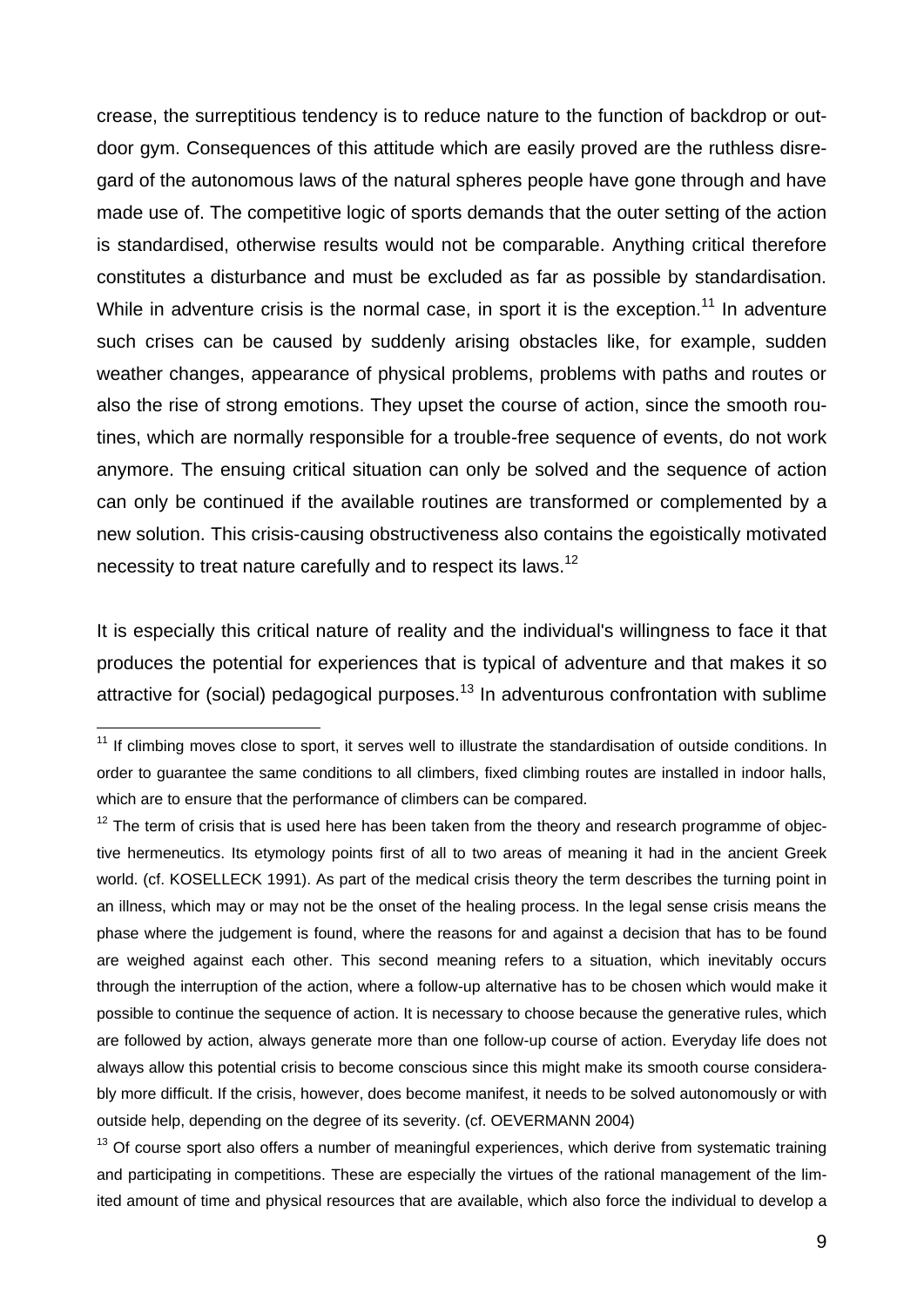nature the individual can experience an attitude towards the world that is prepared for the possibility that surprising obstacles might occur, i.e. for an always open future, and that does thus not regard strangeness and uncertainty as a threat but as a challenge and a chance of something new emerging, that makes decisions confident that they will prove themselves, that takes interruptions in their stride or that awards the particular the challenge of the general.

By describing the different facets of experience, which inevitably result from the structural core of adventure, it becomes clear that the discussion of adventure is also a discussion of an anthropologically sound basic attitude towards how to cope with the world which, of course, always only expresses itself in different historical and cultural forms. In the face of the obstacles that are to be expected the conscious act of exposing oneself to disturbing situations is part of the theory of individuals who educate themselves in the process of coping with an obstructive (natural) reality and who think little of shelter and routines.

If adventure is not only to be a pleasant experience, a sudorific exercise, a funproducing event or a lustful fright, it might contribute to a successful Bildungsprocess of children, young people and adults.<sup>14</sup>

methodical lifestyle. What can also be experienced is the pattern of fair distribution of scarce goods (rankings) inherent in competition on the basis of performance differentials. (For further explanations cf. BECK-ER, e.g. (2005))

 $\overline{a}$ 

 $14$  The willingness of the individual to enter an uncertain world openly and full of curiosity, which finds expression in adventure, is the essential and life-long driving force of the individual's educational biography. During the childhood phase of life adventures give the child's curiosity to discover the world a playful frame, for young people they are transition objects, as Winnicott understands it, which help them to cope with tasks such as becoming independent from their parents, and for adults they are a means against early senility and a playful confirmation of the autonomous self. The point is to encourage this quality of autonomy-promoting self-disturbance, which is contained in the desire for adventure. It is difficult to translate the German concept 'Bildung' into English word 'education'. Bildung as a self determined process is more than education. It comprises the dialectics between a mental plan of the world and the dealing with the realities of the world. Neither the self nor the world are definitely determined by each other. After the interaction of both there is still left an element of strangeness which allows to carry on the process of further self-formation (Bildung). The strangeness guarantees the irritation of the (old) routines and in these critical moments new experiences can emerge. The German philosophers of Bildung Herder and Humboldt took over ideas from the works of Shaftsbury, like the "inward form", which is directed against the concept of the 'tabula rasa'. In the following we would rather prefer not always to translate the word 'Bildung' into the English word 'education'.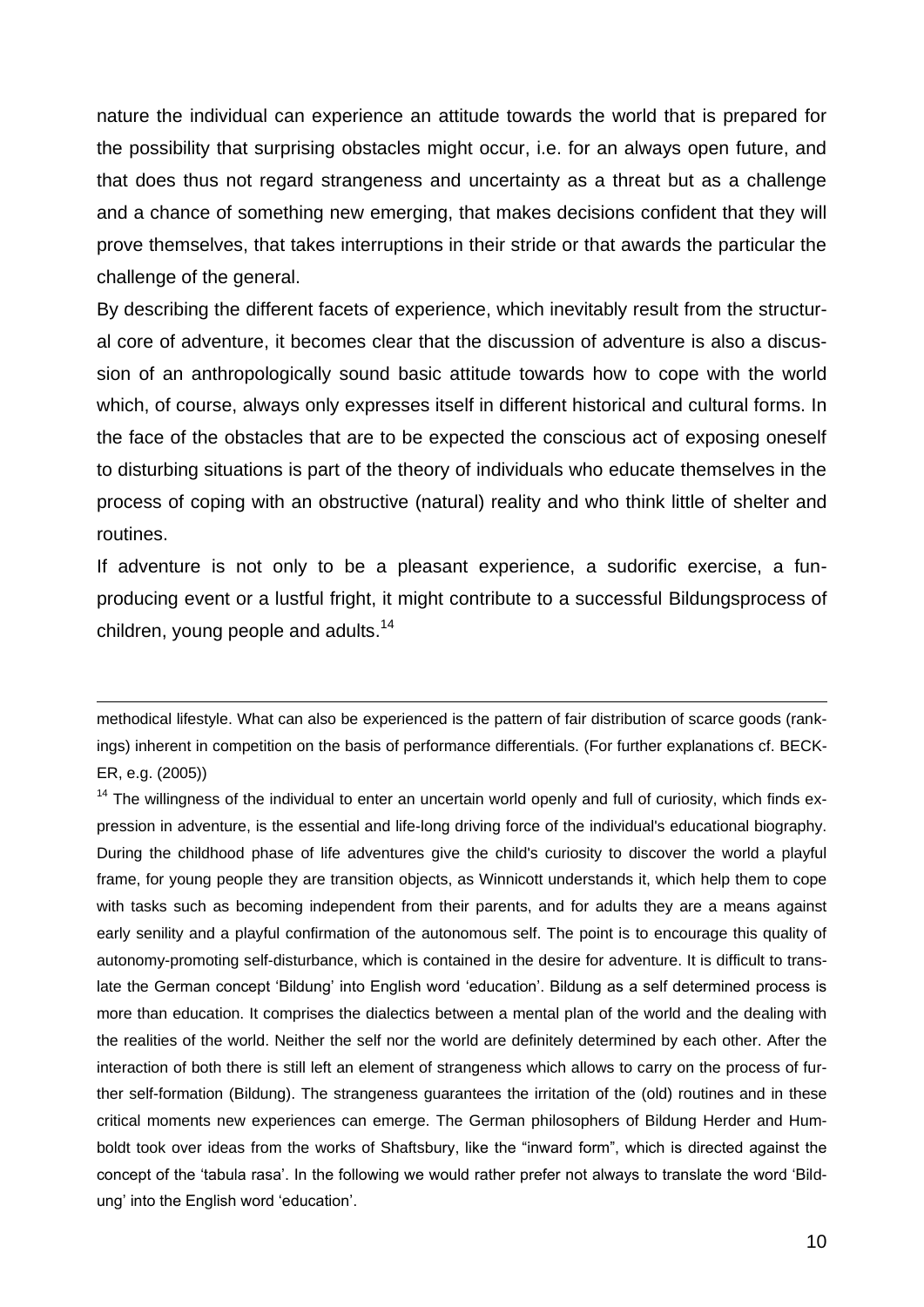If one is convinced of the educational potential not only of adventurous confrontation with nature but also of less daring forms of it, it suggests itself that it should be integrated in different educational contexts. So far it has gained entry into school curricula<sup>15</sup>, into social educational efforts against exclusion<sup>16</sup>, into therapeutic work engagements<sup>17</sup> or into consultatory services.<sup>18</sup>

 $\overline{a}$ 

<sup>15</sup> Since the beginning of the German "Reformpädagogik", which took effect Europe-wide, but even before this in the context of the Romantic movement, the pedagogical suitability of the active or contemplative sojourn in nature has been discussed and has been implemented in different concepts. It is in Scandinavia where at present activities in nature are being used most consistently as part of school education. In Norway, for example, Friluftsliv is part of the national curriculum. The curricular reform of 1994 for primary, secondary and high schools obliges schools to teach Friluftsliv and its basic ideas as elements of everyday life (MYTTING 1996). In addition to this about 40 of the 77 Norwegian Folk High Schools have specialised in Friluftsliv (WESTPHAL n.d.). What is also worth mentioning are the forest kindergardens that can be found all over Scandinavian countries (gradually gaining popularity also in Germany) and the concept of the Uteskole, where individual subjects are taught outdoors and with materials and on problems that nature has to offer. Further, the "Weekly Nature Day" of the Danish Folkeskole should also be mentioned.

<sup>16</sup> Adventurous activities are a preferred means in the work with difficult, aggressive, socially disadvantaged, school dodging young people, who in international communication are labelled "Youth at Risk". However, instead of using the potential of adventure to make up for missed-out socialisation, the emphasis is all too often on the compensation of the misdirected quest for excitement and risk, but not on the educational aspects that go beyond this.

 $17$  In the course of the 18th century, parallel to the de-demonisation of raw nature and the establishment of sublime and beautiful nature, possible psychotherapeutic uses of different natural spheres and conditions were also explored. It became a recommended measure to expose oneself to the situation of the sublime coast or that of the breaking ocean not only against melancholy and other mental disturbances, but also in order to achieve harmony between man and nature. (CORBIN 1990) The fresh alpine air, which Rousseau praised in his epistolary novel Julie, was used 60 years later to cure tuberculosis. The medical exploitation of the Alps was followed by the mountaineering one forthwith. By now mountain air therapy, heliotherapy and thalassotherapy have become established natural courses of treatment. Relief is also supposed to be found in natural spheres for the troubled soul. Based on similar ideas of the effect of English garden settings and horror novels, which were both designed to cause surprised astonishment, agreeable trepidation, fear and a spellbound fascination in the stroller and reader, without them having to give up their security, a course of eerie shudders is meant to achieve a cure of confused minds. (v. TROTHA 1999) Today, the term therapy has often become rather unclear in connection with adventurous and experiential activities. Especially where "adventure or wilderness therapy" has moved close to self-awareness, the psychological stress, which arises when individuals can no longer solve the crises that may occur by themselves, and which is constitutive of therapeutic action, gets lost. It is replaced by growth and increase ideologies, which lead to identity quests and personality extension in ABC labs and natural settings. There is a struc-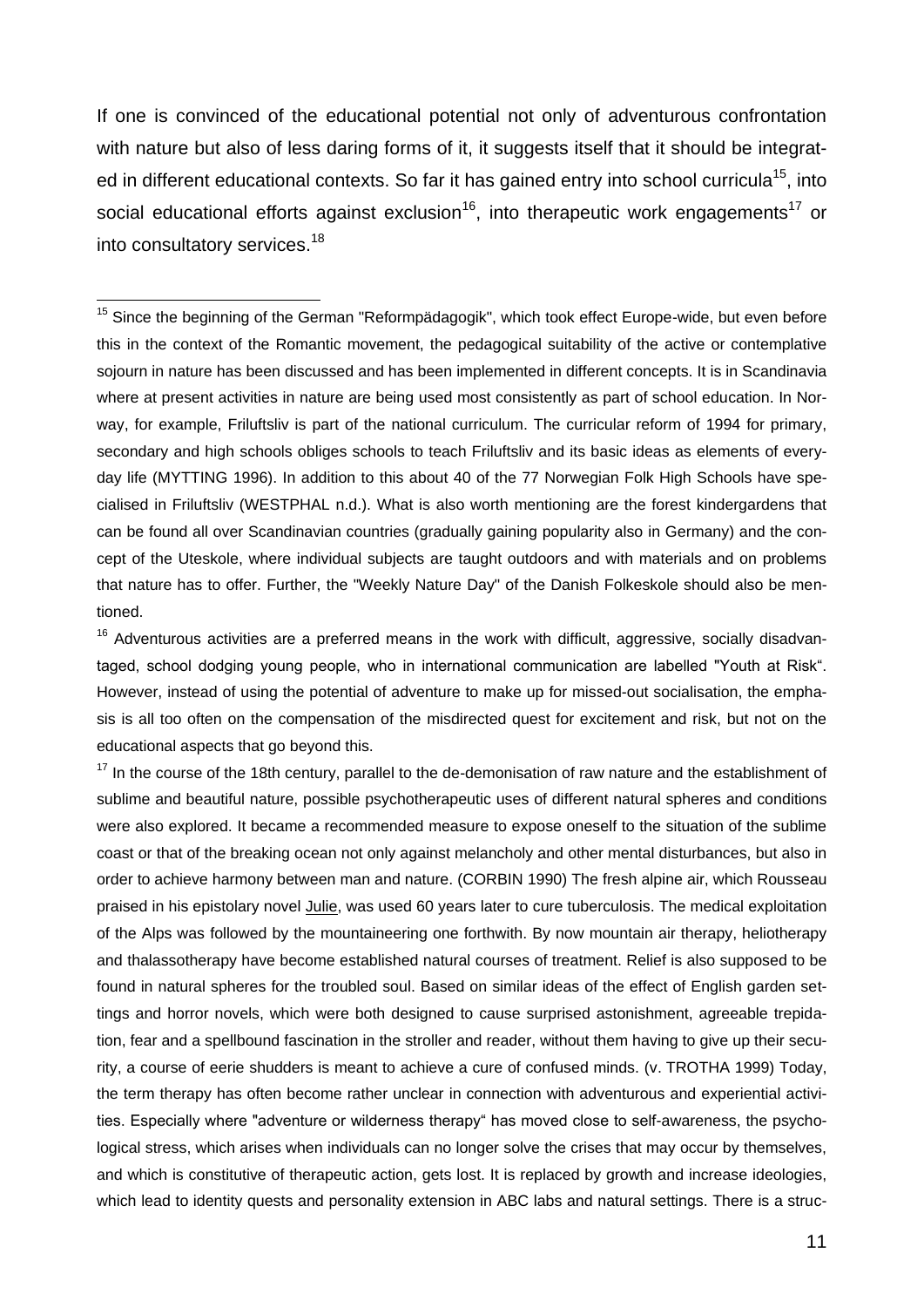#### **Excursus II: Other outdoor activities**

 $\overline{a}$ 

*Environmental education:* The very noticeable increase in outdoor activities and in the number of people practicing outdoor activities makes nature a good that is getting more and more scarce. There is no evidence that this process will change direction in the near future. If anything it will accelerate. The strain on the environment that has been caused by this process will continue. It raises a great number of ethical questions pertaining to nature that can, however, not be discussed here.<sup>19</sup>

If sublime nature and beautiful nature are places where individuals can also experience successful and good living, can playfully test it out and can, within limits, catch up on what they missed out on before, it may not follow inexorably, but it is quite reasonable that every effort should be made to maintain these beneficial conditions. "The due 'respect of nature' shows itself as respect of an irreplaceable opportunity to live for the human being". (SEEL 1991, 288) It was in this respect that the ethnologist Lévi-Strauss in his book 'Triestes Tropiques' (1955) lamented the loss of foreign cultural forms, because if they go we also, at the same time, lose opportunities to confront ourselves with our own cultural existence or with our own self and thus we lose opportunities to learn something about ourselves in the confrontation with the strange.

From this anthropocentric position nature becomes a counter-world that cannot be compensated for and that is inexhaustible, that in contrast to the mainly purpose-oriented everyday life serves no specific purpose, is unpredictable and is a world that seems different and strange to us and at the same time also quite familiar.

"Nature mirrors the subconscious dynamism of our own vegetative and subconscious emotional life, so that we can regain our - partly repressed - inner nature in

turally similar process going on here as in the performance and doping medicine of sports, where it is no longer healing but performance enhancement that is the degenerated aim of medical practice.

<sup>18</sup> The logic of consultations on the basis of adventurous activities rests on the assumption that there is at least a certain similarity between entrepreneurial and adventurous activities. The remaining gap between both types of activities is closed after so-called "trainings" by transfer considerations, where a prognosis is made of how the knowledge that has been gained can be transferred to the professional field. Since there are no rules that have to be followed obligatory, the transfer expectations remain open. All instrumentations of adventure have to solve this transfer problem.

<sup>19</sup> Developments in industry and traffic have certainly produced much more severe human-caused pollution and environmental damage than the activities of the outdoor movement. However, this observation is no release from the responsibility for the damage that is caused by the pedagogical or therapeutic use of nature. Basically we find all ethical questions relating to nature repeating themselves here that are raised also in industrial contexts.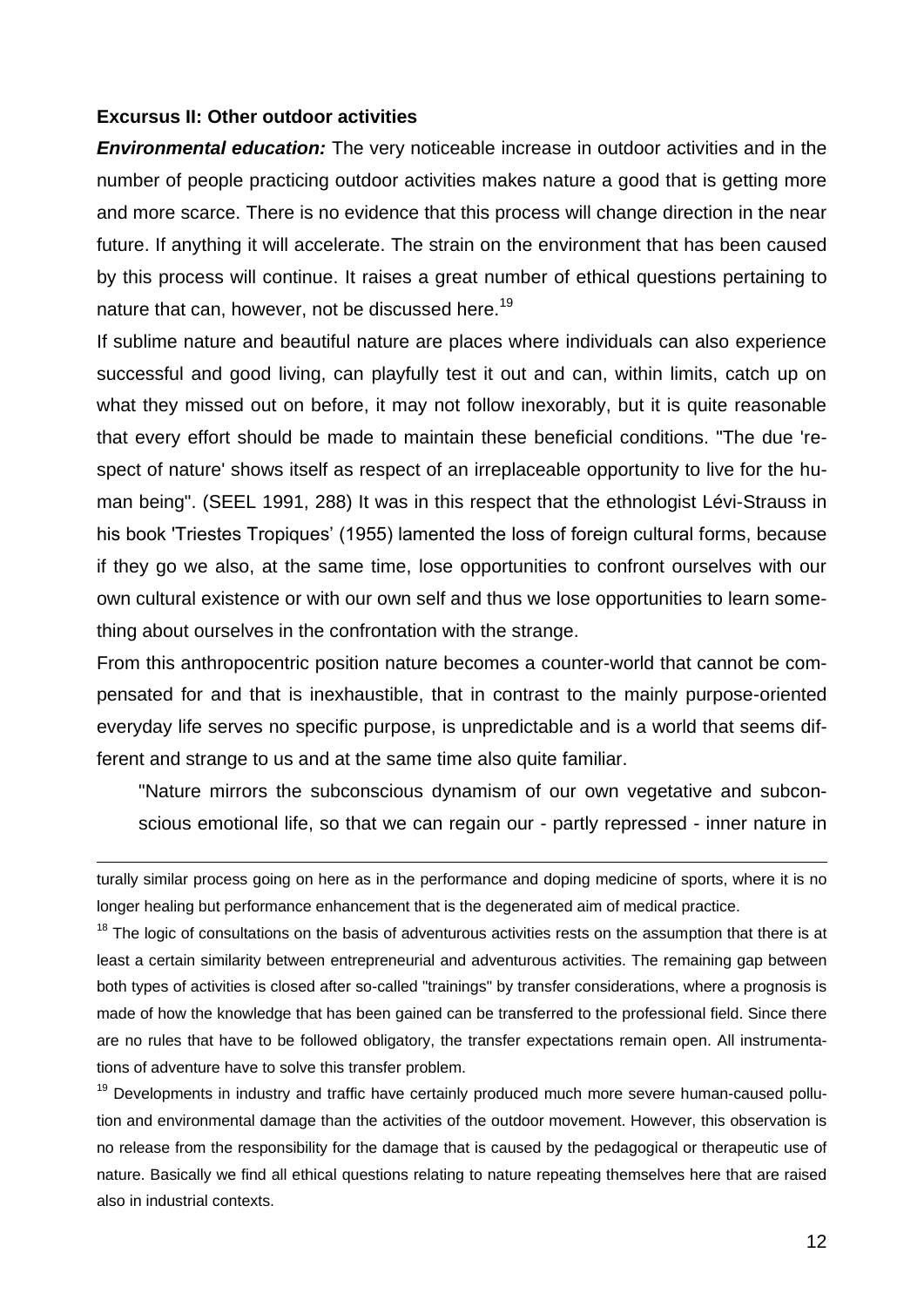outer nature. The wild passion of the hurricane mirrors our own repressed passion, the reflecting mountain lake the buried sources of stillness and serenity. In the pulse of natural rhythms, the change of day and night, of the seasons, in the alternations of generations of plants and trees we experience the ups and downs of our own phases of life and moods. In contrast to the sensory world of the town with its cerebral technocracy and literality the sensory world of nature is more organic, physically closer, more regressive. In nature we experience our own origin, our own roots." (BIRNBACHER 2006, 71ff.)

If one does not carelessly want to pass up these opportunities of gaining experience and ludic self-assurance or of belated socialisation, it is advisable to include the knowledge and activities which relate to the preservation, care and protection of the natural environment, which the educational processes make possible, in the field of outdoor activities. Such knowledge comprises, for example, knowledge of natural connections, (depth) ecological concepts, considerations of sustainability or knowledge of the susceptibility to damage of natural habitats. Activities might range from measures of nature preservation and protection to natural scientific and humanistic observations and descriptions of nature and to non-verbal symbolisations of natural experiences or educational environmental games and sensitisation to the environment and natural encounters.<sup>20</sup> In some cases respect of natural processes might actual mean to abstain from activity, namely where these processes might be irredeemably disturbed by the intrusion.

**Practices of hunting and gathering:** Finally, all those activities need to be included that are part of the tradition of hunting and gathering, that is all practices of gathering and harvesting of everything edible, be it fruits, mushrooms, roots, honey, be it fish or game, whichever is to be found in the individual natural region. The motivation for this activity is neither the discovery or experience of a strange landscape as in adventure,

<sup>&</sup>lt;sup>20</sup> In this sector of generally "softer" activities there are also no transnational historical comparisons which systematically explore the common or different roots and courses of development of environmental awareness and environmental education. As in many areas of the outdoor issue, there can be found, for example, in Germany in the Romantic Movement, as a reaction to the rationalism of the Enlightenment, approaches of an early nature awareness and environmental education that are well-worth considering. There is especially the conception of the Schelling disciple Bernhard Heinrich Blasche, who as early as in 1815 resisted instrumentalised nature descriptions and who presented educational ideas for the laying out of gardens, for nature preservation, for an early sensory encounter with natural phenomena of children or for the identification of internal relationships of natural phenomena. (cf. to this and to other approaches TROMMER 1993)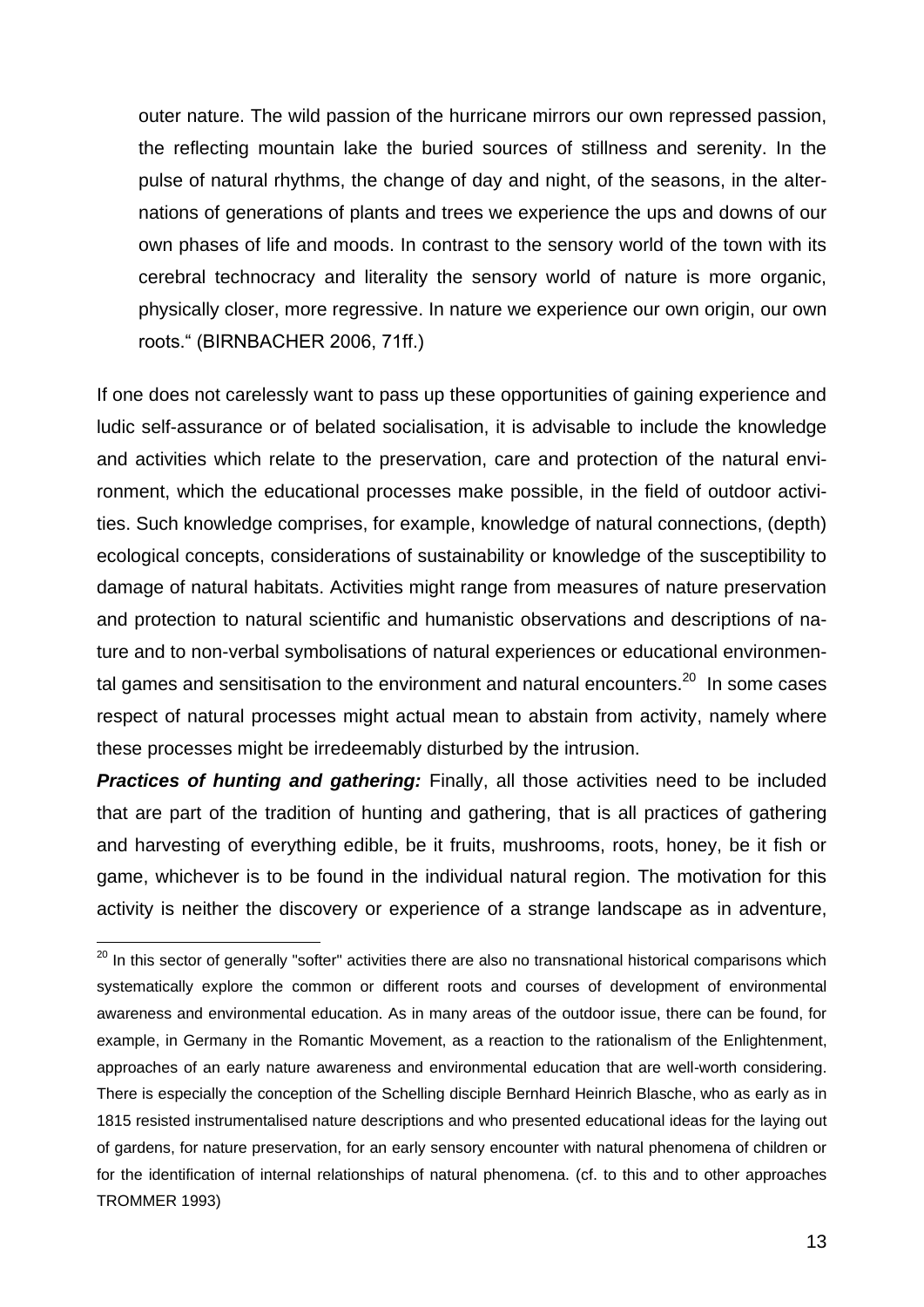nor is it the protection and preservation of a landscape worth preserving, but the source of this impetus is the exploitation of food-providing nature. While originally these practices forced people to lead a nomadic life due to the seasons of the year, local conditions or exhaustion of natural resources, they lost more and more of their importance in agricultural and urban societies and have practically disappeared in the economicallyoriented lifestyle of today's industrial societies, which is characterised by the contrast between threatening civilisation and healthy nature, between danger and purity.

It is not necessary anymore today to be able to read animal tracks and follow them, neither is to be able to tell what event might have set off the call of the jay, to be able to interpret the rustling of the leaves or to develop blueberry-picking skills and find good fishing grounds. In the modern age mantic, track-reading and physiognomical skills and abilities have become obsolete. Track reading has transformed into track spotting. We live in a world where orientation and provision of one's livelihood comes from other sources. The knowledge our grandparents still had falls into the category of nostalgia today, has become part of flea markets, which receive great attention every weekend in large cities.

The knowledge and competences of hunters, nomads, herdsmen and gatherers may not be relevant any more in the modern age, but it might give those who travel for a prolonged period of time through the wilderness, for example, an additional source of food. Apart from the nutritional and taste-related benefits, the reading of tracks, which can tell something about what happened or what might be about to happen, can gain a lifesaving importance when these natural signs point to dangerous situations. (BECKER  $2007)^{21}$ 

It is only in the Norwegian Friluftsliv that all three categories of activities are combined: the early culture of gathering as part of rural living practice, which, furthermore, was

<sup>&</sup>lt;sup>21</sup> The importance of this archaic knowledge of track reading, which is used in adventurous travel, goes far beyond the area of outdoor activities. Using it at the same time raises the issues of the tendencies of disembodiment, virtualisation and de-realisation, discussed above, through which modern societies try to cope with their increased complexity. In contrast to what is happening in de-realisation, where signs gain the upper hand over the things that are described, track reading does not go with the idea of a confusion of unrelated signs. Track reading has a concrete reference in a concrete world. It presupposes that things actually exist. (cf. KRÄMER et. al 2007) As a basic operation in epistemology one could assign the techniques of track reading to the GINZBURG (1988) paradigm of circumstantial evidence, in which he summarises the methods of case-oriented generation of knowledge and which he contrasts to the Galilean paradigm of abstractive and generalising natural science.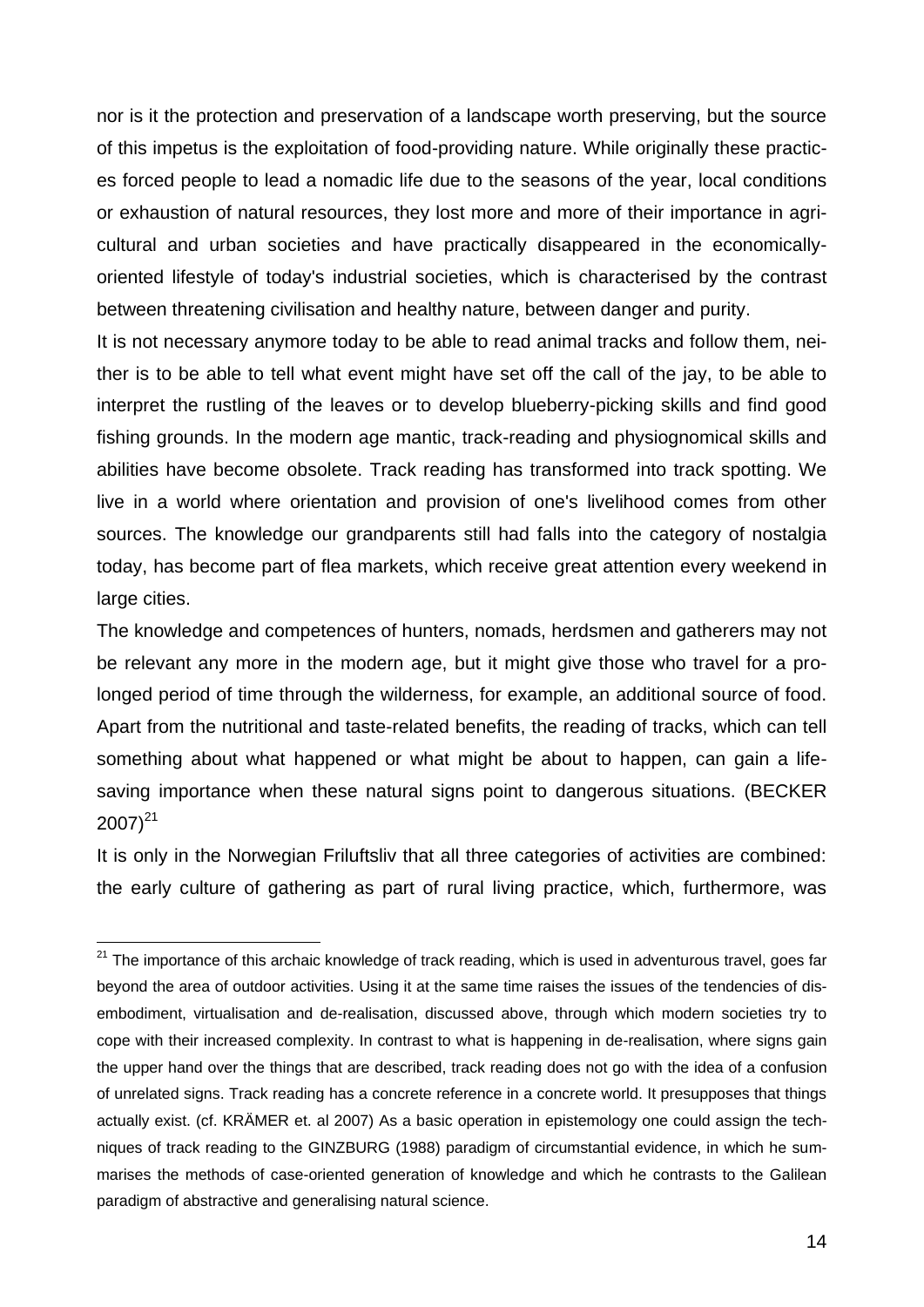closely connected with the female share of the tasks of coping with life, the practice and procedures of discovery and adventure, represented by character of Fridtjof Nansen and the concerns for a natural environment worth protecting, as it expresses itself in parts of the concepts of deep ecology. In other European countries these three fields mostly exist side by side without any real connection, they are evaluated as of different importance or are even completely ignored in the present situation.<sup>22</sup>

In the face of this situation that in nearly all European countries, despite different sociocultural and socio-ecological circumstances and despite different geomorphological con-

 $\overline{a}$  $^{22}$  Even if the Norwegian Friluftsliv joins different cultural styles and traditions, like a kind of hybridization, it is in comparison to other Scandinavian variations in Denmark, which seems to have been strongly influenced by Sweden and Norway, and in Sweden a relatively closed approach. While these countries take a rather pragmatic view as to openness or scale of the concept depending on the current state of development of society, the reproduction rules of the symbolic and practical order is controlled much more strictly in Norway. The cooperation of various discourse guardians, who represent the different traditions, may certainly lead to different "understandings of purity" of what is orthodox within the group, but to the outside it presents the appearance of a very distinctive culturally impregnated concept, which will make it more or less impossible to transfer it to other cultural contexts, unless one imports and copies only the term 'Friluftsliv'. There is a very marked difference, for example, between the absolutely distinctive Norwegian context-controlled form and the faceless and placeless US American concept of "adventure based counseling", which can be applied practically universally and at will. (About the cultural background of Friluftsliv see the work of Gurholt Pedersen.) Finland which, due to its geo-climatic and geomorphic similarities, has an equally long outdoor tradition is hardly included in the Scandinavian discourse on Friluftsliv. This may be connected with the fact that the situation of political suppression that prevailed in Finland for a long time did not provide the suitable conditions to develop an attitude towards nature which is ludic, not purpose motivated and free from the burdens of everyday life. The Finish outdoor concept of Erä arose from the necessity to escape from invaders, who frequently descended on Finland. The Fins had to retreat into the forests in order to hide and survive there. This meant one did not only live in nature but also from it. Nature lacks the element of a bourgeois counter-world projection. Lakes, forests, birds, fish, reindeer, berries, etc, are not a backdrop for recreation or playful self-assertion, but without it people could not have survived. What is symbolic for this Finnish style confrontation with nature is the pukka, the knife as instrument of the fight for survival. Also the sauna, an important element of the Finnish relationship with nature, is mythically super-elevated as places of entry to and exit from life. Steve Bowles has pointed out to me that even the Erä contains the traditional topographical dualism, which assigns to men the sojourn in forests, wilderness and bush, from where they return with meat or fish, while women manage the interior spheres, for example, that of the house. As he told me orally, in the 1970s women began to set the female way of approaching nature, calling it *eränainen,* against the male-dominated *erämies,* but which only gained stronger public attention in the 1990s. Discussing the aspect of integration of quite different kinds of activities, the Czech concept of "Turistika" also needs to be mentioned, which even offers dramatic forms of presentation besides the common range of outdoor activities.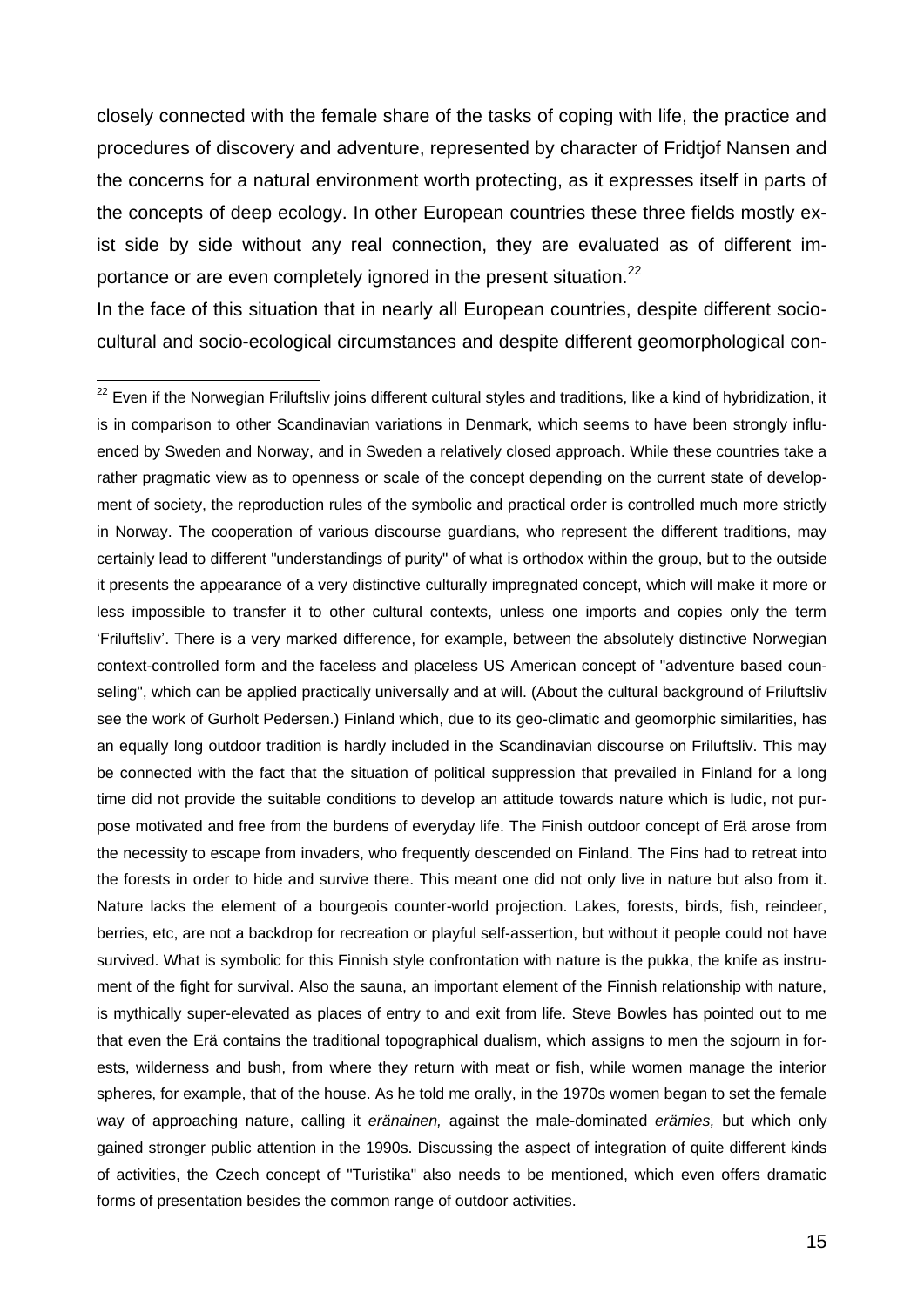ditions, a general need has arisen for individuals to expose themselves actively or passively to unadulterated nature, it is understandable that the wish has arisen for an international platform, which aims to understand the historical and cultural diversity of these different national paths of development. This wish becomes even more understandable if one looks closely at the fact that the international pool of knowledge is still relatively small, despite the ubiquitous attractivity and acceptance of the activities. Especially the transnational connections which had existed between individual European countries above and below ground since the Romantic period had not been explored at the time of the foundation of the institute; neither had the country-specific application fields, the typical teaching methods or the national training concepts and working conditions hardly been known in the other countries.

This has been a rough and certainly heteronymous sketch of the state of society in relation to the outdoor sector, in which the decision to set up a European Institute for Outdoor Adventure Education and Experiential Learning was taken by the general meeting of conference participants in October 1996 in Spital/Pyhrn, after the ideas that had been developed after the preparatory meeting in Vienna and the conference in Tornio had been presented to them.

# **III KNOWLEDGE TRANSFER AND NETWORK SUPPORT. EXPERTISE AND COMPETENCE – THE FOCAL POINTS OF THE WORK OF THE FIRST DECADE**

The "Youth and Social Work on the Move" conference from 1 to 5 October 1996 in Spital, organised by Günter Amesberger, did not only create the foundation ambience but also quite clearly shaped part of the self-awareness of the Institute: namely the part which considers itself the catalyst of international meetings of a social learning practice which seeks to achieve its educational aims with the help of body and exercise related methods of experiential learning and the activities of adventure.<sup>23</sup> On the one hand, the purpose of these meetings is to offer the opportunity to exchange professional experi-

 $^{23}$  Expressed in the theoretical language of the French sociologist Pierre Bourdieu, in social learning all body and exercise related approaches in children and youth work start from the assumption that their young clientele have less economic, social or cultural capital than physical capital. Especially in situations of refused recognition, as for example at school, they invest in this type of capital, in deviant ways, in order to compensate for perceived marginalisation. Belated socialisation, which aims to prevent young people getting left behind on the labour market, could for example, take its course via this attractive body capital in order to gradually convert it into educational capital, which again could then be invested in appropriate gainful work.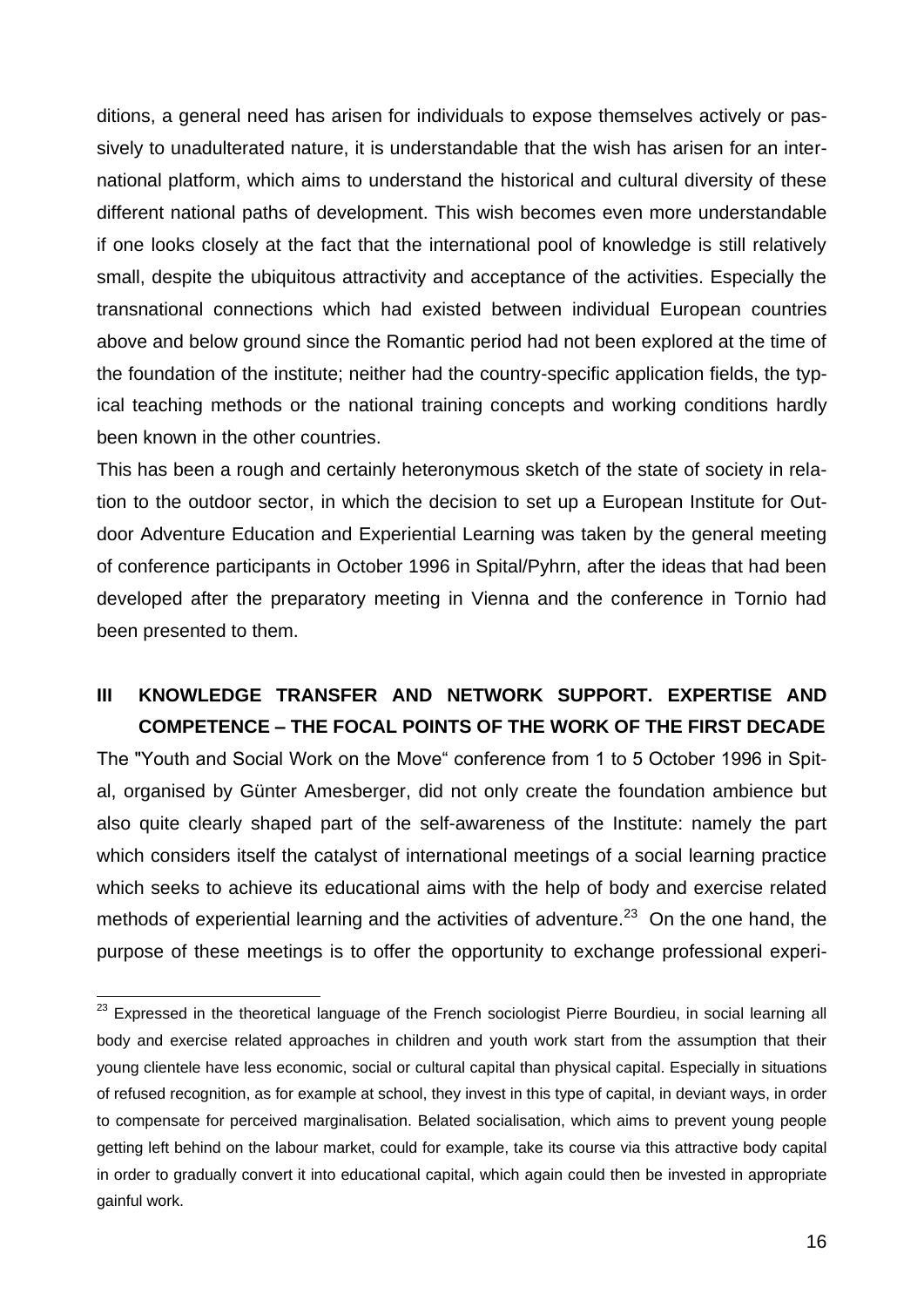ences of everyday work and, on the other hand, they are to be considered as opportunities to develop joint transnational projects.

This concept does not only demand a different type of participant than usual, but also demands a different type of conference organisation. Participants were by no means passive listeners to academic lectures, but active designers of a common working reality. This intended change follows the idea, which was already presented by the social reformers John Ruskin and William Morris and later John Dewey, that every good trade needs an exchange of ideas and experimenting together. (SENNETT 2008) The element of working together when the objective of a project needs to be found and discussed, agreement needs to be reached on the appropriate measures, applications need to be organised, the project needs to be implemented in everyday life and the result needs to be reflected upon, does not only break through routines well-worn through repetition, but it also enhances the quality of the work. To learn from each other in exchange also means to understand the differences between the partners in this exchange. $^{24}$ 

Because of this focus on developing projects the customary form of giving presentations to the plenum hardly played any role. Instead, transnational projects were developed in 10 workshops, which beside working on the subject matter also provided for youth exchange, mutual job shadowing or short visits. A few projects will be named as illustration - raft-building and rafting on the Danube in German-Austrian cooperation, youth exchange between England and Austria in the context of violence prevention measures, a German-Austrian-Czech ride along the border on bicycles and wheelchairs with children with multiple handicaps, a Belgian-Austrian-Dutch-German cooperation to support young long-term unemployed to gain a vocational qualification, the development of intervention models relating to the individuals' sphere of life and to physical exercise against violence and drug taking in the cities of Vienna, Salzburg and Berlin, a cooperation between youth work organisations from Norway, Germany, Austria and England about body and gender identity of girls. (cf. also AMESBERGER, n.d.)<sup>25</sup>

<sup>&</sup>lt;sup>24</sup> It cannot be excluded, may probably even be expected, that this joint project work will show also desirable side-effects, such as a better utilisation of ability potentials, an increase in work efficiency or the promotion of international understanding.

<sup>&</sup>lt;sup>25</sup> Not all projects could be realised. It is not always easy to implement additional projects, which must seem to be an extravagance compared with the efforts of everyday social work. They had applied for financial assistance at the national offices of the European development programme of "Youth for Europe". Smaller organisations often lack the bureaucratic infrastructure which is necessary to cope with the still enormous administrative work that the implementation of the projects entail. At the conference in Spital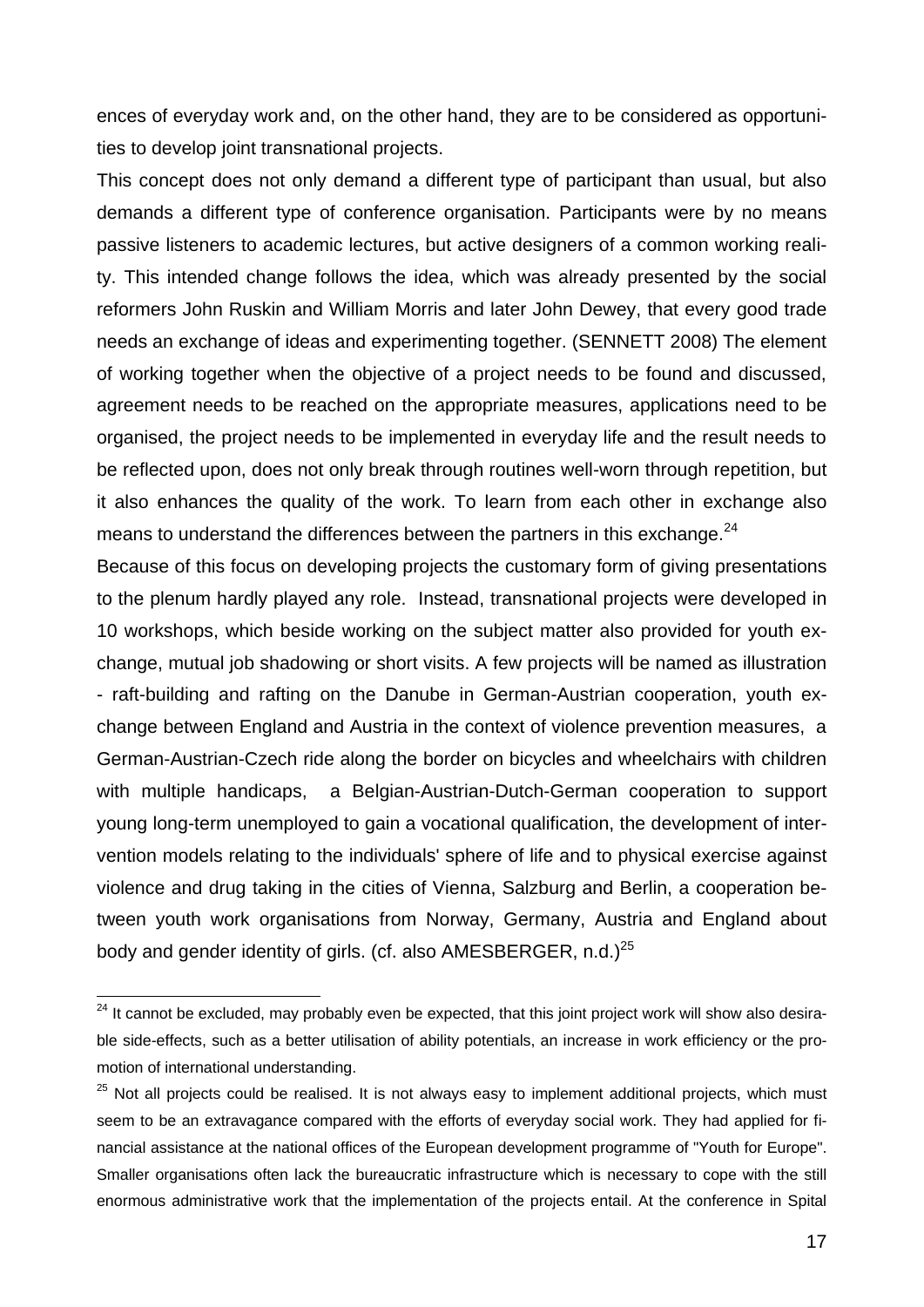The objective of creating a systematic network had been the legacy of the Wetzlar conference, where it was especially representatives of children and youth work who were interested in practical discourse who determined the content of the agenda. It has remained a central concern during the first decade of the Institute after its foundation to maintain this discourse and to extend it. The follow-up conference of Spital. which took place in 2001 in Marburg, was organised according to the same principles as the conference in Spital, which met with a great response from the participants. Marburg was attended by 70 participants from 14 European countries, and showed a clear opening towards Eastern European countries. This opening was strengthened in the following years, which eventually manifested itself in the 5th conference of the Institute in Czarnocin in 2003. (see BECKER/SACK n.d.)<sup>26</sup>

The project planning carried out in Marburg following the Spital example this time was organised according to the systematic lines of the professional practice of the field: social exclusion, migrants, disabilities, school and youth work, gender and sustainability. (about the projects see EOE 2002)

The intercultural professional exchange developed a great effect in two respects. On the one hand, organisations for the disabled joined to form the Europe-wide network "Breaking barriers", which has been in regular contact since 2001 (see contribution by REINERT/RIEHL in this book); on the other hand, the contacts developed into a large scale project, carried out by Dorin Festeu and Barbara Humbersone, in which 18 organisations from 12 countries participated. The aim of this project, "Non-formal Education through Outdoor Activities" (see also the contribution by HUMBERSTONE/FESTEU), which was financed by the European Commission, was to analyse the educational potentials that outdoor activities have for educational practice outside schools. The project group, who worked together for a period of two years, developed a guide which does not only put together examples of good practice -that is, it provides an insight into the work-

not only projects were drafted but the plenum also elected Günter Amesberger, Peter Becker, Steve Bowles, Peter Higgins, Barbara Humberstone, Bart Keus, Jan Neumann and Jochem Schirp, almost all of whom had already worked on the concept of a possible institute at the conference in Tornio or at the preparational meeting in Vienna, as the first board of the Institute.

 $\overline{a}$ 

<sup>26</sup> The educational institute of Frajda, which organised the Czarnocin conference, was also prepared to step into the breach at short notice when a conference that had been planned for Helsinki in 2006 could not take place there. Czarnocin 2007 was the 8th and so far last conference, which the institute has organised in cooperation with a youth work organisation or a university.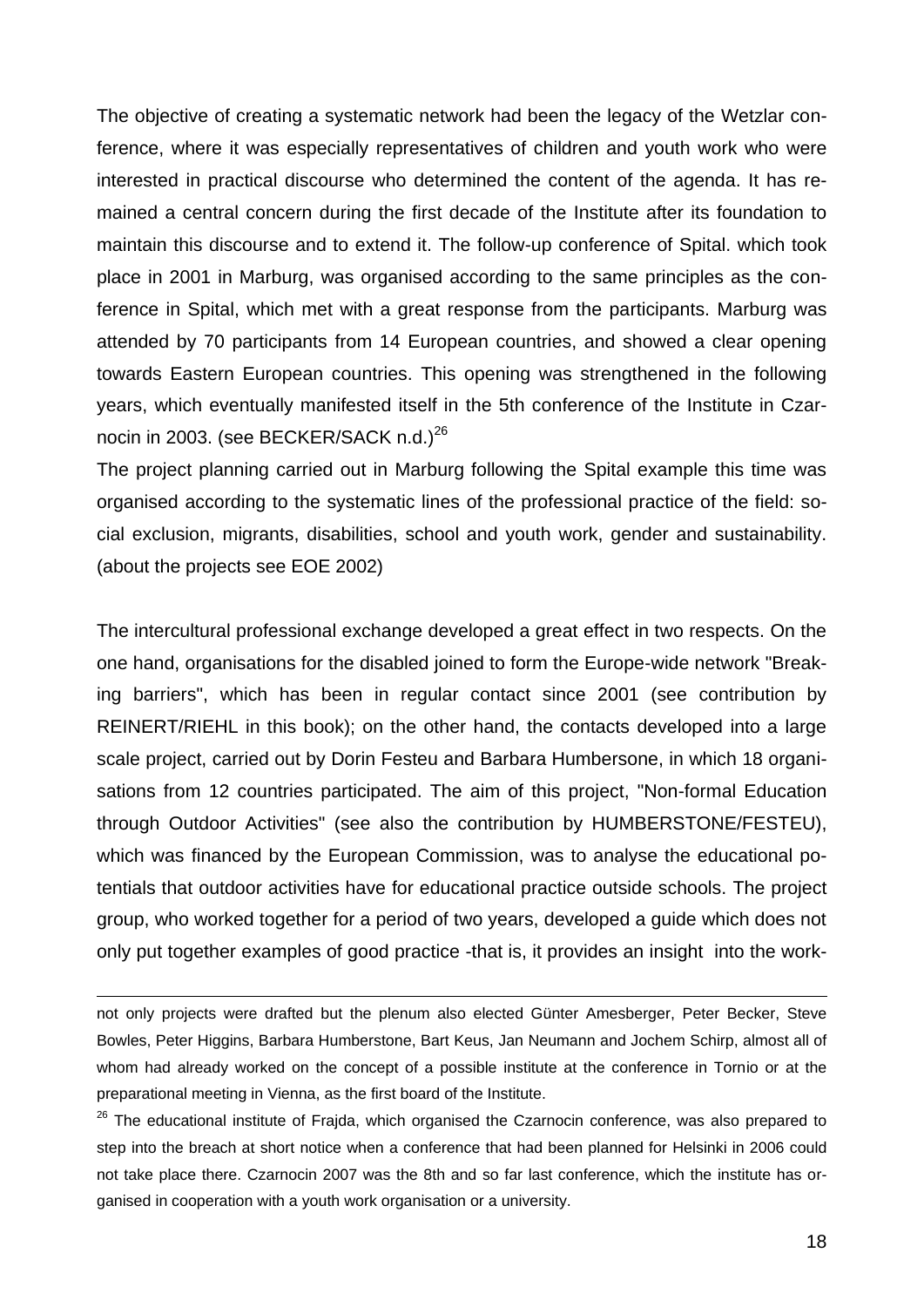ing methods of the social pedagogical field - but which also intends to be a guide to carrying out adventure pedagogical undertakings. (cf. FESTEU/HUMBERSTONE 2006) Arrangements and rearrangements, attempts to create a successful and good life according to one's own plans, taking corrective action in an existing practice - in short, the intervention practice of working life is one thing, taking a pressure-free, questioning, searching look from a distance at this working life and the conditions it is taking place in, is another one. This reflective look, which does not aim at any immediate change, represents the second tradition that determines the work of the Institute, the origin of which can be traced back to the Prague conference. This was also continued in three conferences.

The first conference that was organised in cooperation with the AOL in Edinburgh in 1998, "Celebrating Diversity-Learning by Sharing Cultural Differences" (cf. HIG-GINS/HUMBERSTONE 1998) took place in a country whose society, against the backdrop of the Empire and the Commonwealth, found itself faced with all facets of the topic from the arrival of the *SS Empire Windrush* in the docks of Tilbury to the rucksack bombers of most recent times. The interplay between the differentiating specific and the standardizing general, which is always present in multinational, multiethnic or multicultural debates, was discussed in the Scottish capital, on the one hand on the basis of the differences in national forms of expression of adventure pedagogics (EOE n.d.) and, on the other hand, along the possibilities of intercultural development of knowledge and identity.

The academic conference discourse that was opened in Edinburgh was continued two years later in Sweden in cooperation with the University of Lynköping and the community of Kinda in Rimforsa. The conference discussed the basic principles of the Swedish concept of the Outdoor school, raising questions as to how far landscapes and sections of landscapes can be opportunities for learning processes organised by school and in how far the methods of adventure pedagogics may offer alternatives or complements to the range of methods used at school. (cf. EOE 2001, DAHLGREN/SZCZEPANSKI  $1998$ <sup>27</sup>

<sup>&</sup>lt;sup>27</sup> It is to be assumed that the already described accelerated development of a ecological-technical rationality, which also embraces the organised learning processes at schools and universities (cf section V of this contribution), will lead to an increased demand of educational opportunities in the field of aesthetic and sensory perception of the world. It remains to be seen whether the stimuli and demands that accompany the growing up process of children and young people in a "natural" way are sufficient to foster an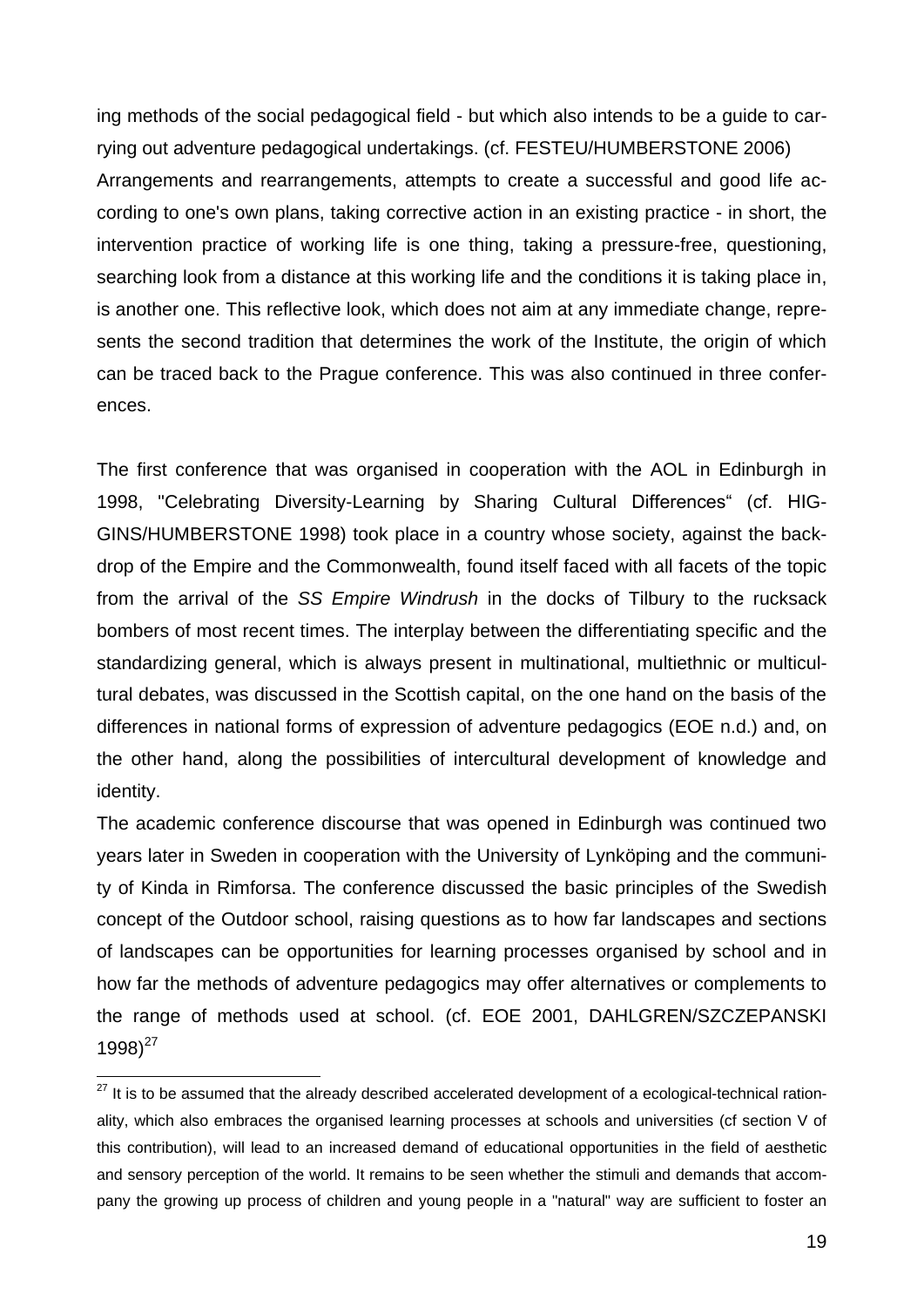The topic of the Ambleside conference "Old Traditions, New Trends" (HUMBER-STONE/NICOL 2005) in 2004, which was organised together with the Academy of Brathey, had been motivated by the observation that especially in industrial societies young people are increasingly turning away from outdoor activities which have an image connected with perseverance, exertion and asceticism and are turning towards practices that carry a promise of risk, excitement and speed.<sup>28</sup> The mentality of the modern age, which puts all cultural naturalness and continuity under pressure to change, does not only cause considerable unrest for the traditions of the outdoor world, but also urges new orientations.

In a similar way that the conference discourse of the practitioners developed into an autonomous network, the academic discourse has also evolved into a cooperation which is comprised of universities that offer study programmes in the field of Outdoor, Adventure and Experiential Education. The organisation was founded in Marburg by representatives of the universities of Brasow, Buckinghamshire, Marburg, Olomouc, Oslo and Lancashire in 2002. Among others the aims of the network are the discussion of curricular elements as well as the discussion of the development of vocational fields with its consequences for studies and teaching, the creation of trans-universitarian European study modules, but also the organisation of a regular exchange of students and teachers, which, from the national and regionally determined point of view of the author has already reached a considerable extent. In 2007 the organisation's first international research symposium took place in Marburg, where doctoral candidates were able to present and discuss their papers on the outdoor section.

The meeting of practitioners and theoreticians has found expression especially in the organisation of the two described and documented forms of conferences. What has not become visible there are the discussions that have taken place about their mutual relationship and their appropriate presentation. They have examined such fundamental issues that two aspects of this discussion will be referred to here as a conclusion. These are the relationship between theory and practice and the question about the prerequisites of an appropriate teaching practice. While the first aspect follows almost automati-

appropriate aesthetic sensitivity and attentiveness or whether these stimuli become so rare that the sensory potentials atrophy, which in its turn would probably have far-reaching consequences for the development of the psychosocial, but also the cognitive abilities of the individuals.

<sup>&</sup>lt;sup>28</sup> However, occasionally it is enough just to exchange labels to get lost interest back. If "hiking" hardly manages any more to entice young people to come out, this feeling changes if the same activity is announced as "trekking".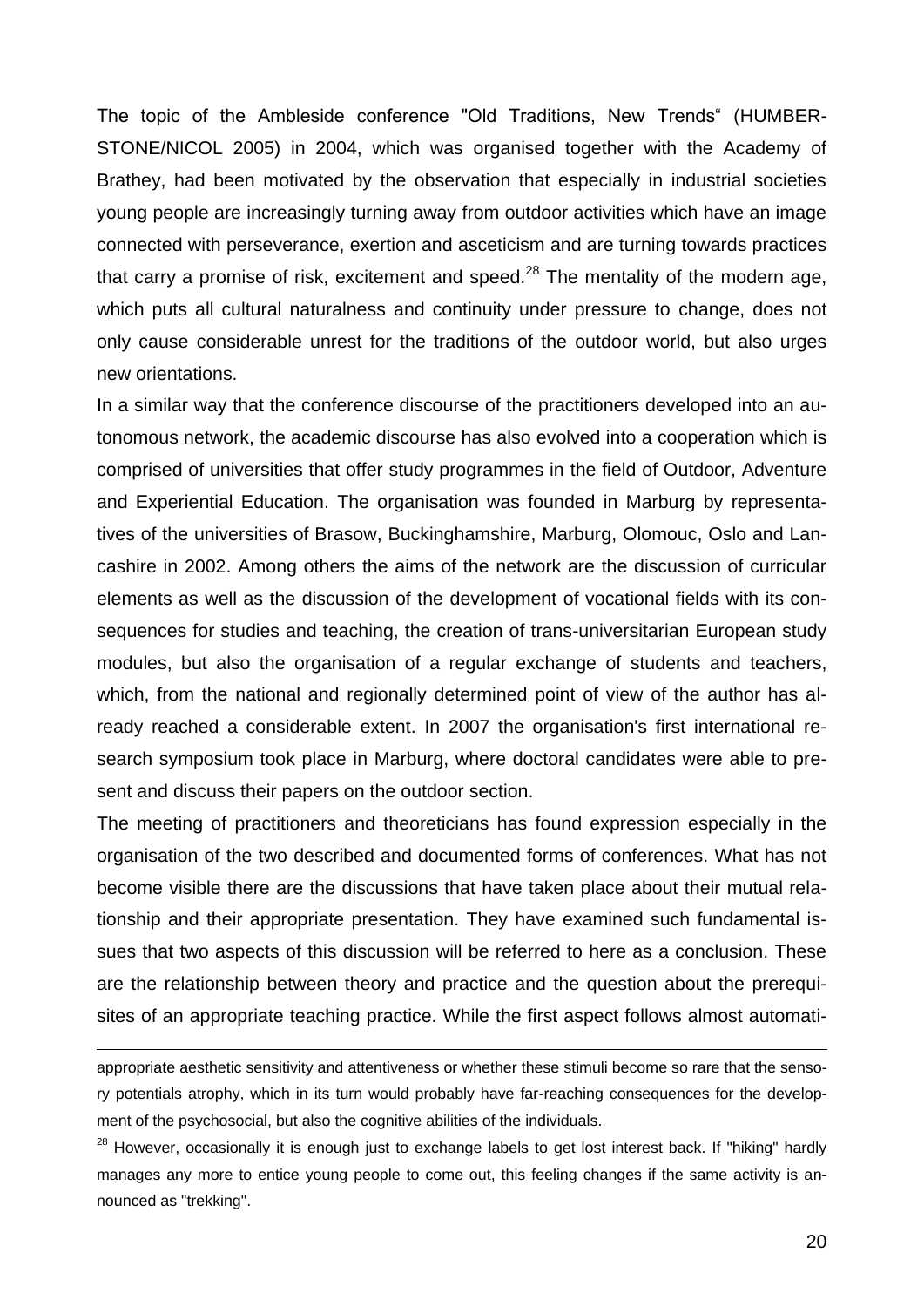cally from the tension between the moments of action and reflection in the individual's life, the second issue, through its increasing money-making and business management dimension, which are two different expressions of the already described rationalisation process, has been forced on the pedagogical practice from outside.

## **IV PRACTICE AND THEORY, ADVENTURE AND CONCEPT**

Ever since there has been the role of the *theoros*, the idle spectator, who with a detached attitude takes a reflective look at what is going on in the world there has also developed a tension to the attitude it has moved away from, namely that of the active, intervening, recreating, caring attitude of practice. This tension between distance and closeness is what has partly determined the mutual perception of theoreticians and practitioners until today.

Hardly had the distancing look been established when exactly this distance became its undoing, with serious consequences, as documented in the anecdote of Thales of Miletus and the Thracian servant girl. (cf. also to the following BLUMENBERG 1987) The philosopher, deeply preoccupied by looking at the starsigns of the night sky, overlooks a cistern that is lying in his path and the inevitable happens, he falls in. It is only with the help of the servant girl that he can get out of this awkward situation. In one of the many versions depicting this unhappy event the practical-minded maiden ridicules the absentminded philosopher, who is so preoccupied with what lies in the distance that he overlooks what is near. What the practitioner cannot understand she can only make fun of. <sup>29</sup> What the practical-minded servant girl interprets as the unlucky Thales' weakness, that he has removed himself too far from reality, is exactly what his strength is. It is only the increasing distance from the practical sides of life that makes an investigative look possible. $30$  Whoever is deeply involved in pressing matters cannot at the same time create

 $^{29}$  A variation of this tense relationship between theory and practice, which occurred early in history, is also the different characterisation of human kind of Anaxagoras and Aristotle. While Anaxagoras calls man intelligent because he has hands, Aristotle, on the other hand, claims that man has hands because he is intelligent (cf. MITTELSTRAß 1992). In the first position theory comes out of practice, homo faber determines homo sapiens, in the second practice follows theory, homo faber follows homo sapiens.

 $30$  This distance between theory and practice was revealed even in the anthropological assumptions of the ancient world, which thought the aim of man's becoming upright and of the flexibility of his head was that he could look at the sky. Not the horizon, which is the point of orientation for the practitioner, is the point of reference for the vision, but the all-encompassing. By the example of the gradual breaking away of the vision from its earthbound fixation BLUMENBERG (2007) has shown what neglect of practice this has led to. In any case the starry sky is a thing that is "unreachable for any kind of action, of practice, of technolo-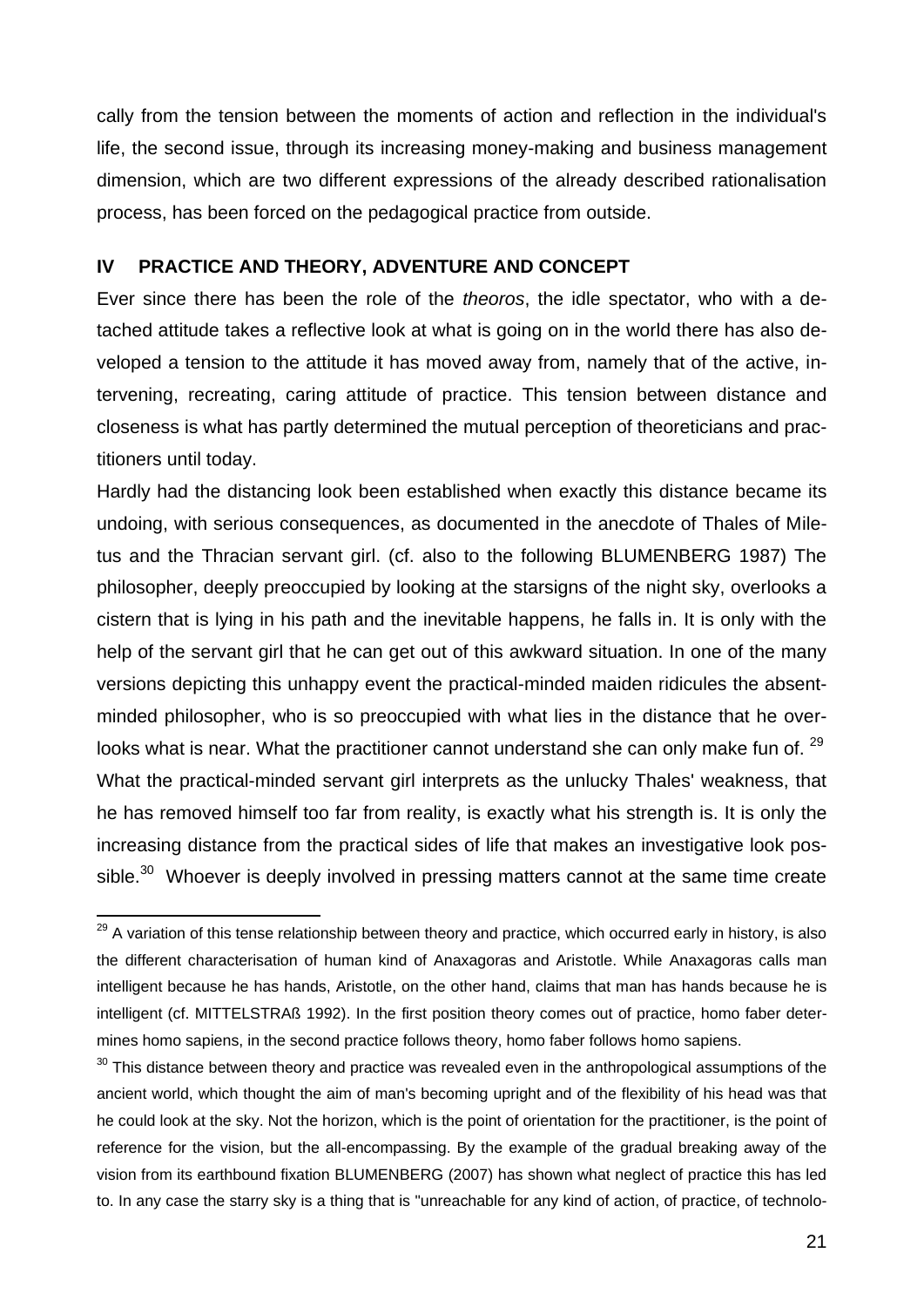a distance to it. But if he wants to do that he has to withdraw from what lies close. For the practitioner who is engaged in tackling immediately arising problems the detached attitude may well appear presumptuous or disconcerting in the face of his own pressure to do something.<sup>31</sup> During outdoor activities this perception is often intensified especially when the activities are adventurous practices.

Adventure is a model of the most intense action. In the face of possible consequences the solution of critical situations in rapids, on the rock face, close to the wind or in thick fog requires extreme alertness and just as alert senses. You are in the thick of the action. It is a different story with concept or even theory. In contrast to adventure, which needs to tackle the phenomena immediately, concept and theory keep the phenomena at a distance. They give relief from the need to act. BLUMENBERG (2007) says that they allow *perceptio per distans* or *actio per distans*. It may be that concept accomplishes this preventive feat for adventure by making it possible that one can anticipate a thing or event that has not happened yet in order to gain time by this advance imagination, which can be used for appropriate preparation for what is coming. The immediacy of the confrontation can be moderated, surprise effects can be offset and a block against action can be avoided.  $32$ 

 $\overline{a}$ 

<sup>31</sup> This tension between Thales and the maiden, between theory and practice, is also repeated in the relationship between the traditions of schools and the traditions of workshops, i.e. in the relationship between the knowledge that is taught and technical skills, where up until early modern times there was a difference in importance that gave the free knowledge of schools a higher status than the knowledge that serves a purpose, which is necessary to cope with everyday life. The Milanese cathedral was almost not finished because the 1,400 architects and stone masons that were involved in the building had got into a fight about status. The latter expressed the opinion that "the science of geometry must not be allowed to have any part in this matter, because science is one thing and art (which was practice at that time, the author) another" (BURKE 2000, 103). The architect said in response "art without science (in other words practice without theory) is worthless (ars sine scientia nihil est)" (ibid. 103). As the magnificence of the cathedral shows, they obviously must have come to the conclusion that both theory and practice equally contribute to the successful arrangement of the world. However, the realisation that both fields, theoretical reasoning and technical skills, need to take part in the arrangement of the world does not yet settle their relationship to each other.

<sup>32</sup> BLUMENBERG (2006, 2007) has explained the origin of concept and its function for the development of the human being. Man who had moved from his original situation in the forest into the steppe began to walk upright. The line of his horizon that was thus created divided the world into visible and invisible things. In order to prepare himself, in the sense of self-preservation, for what is not visible, still distant or to

gy; it is purely theoretical, removed from everyday life and its demands, relates to no professional practice. (ibid. S. 15).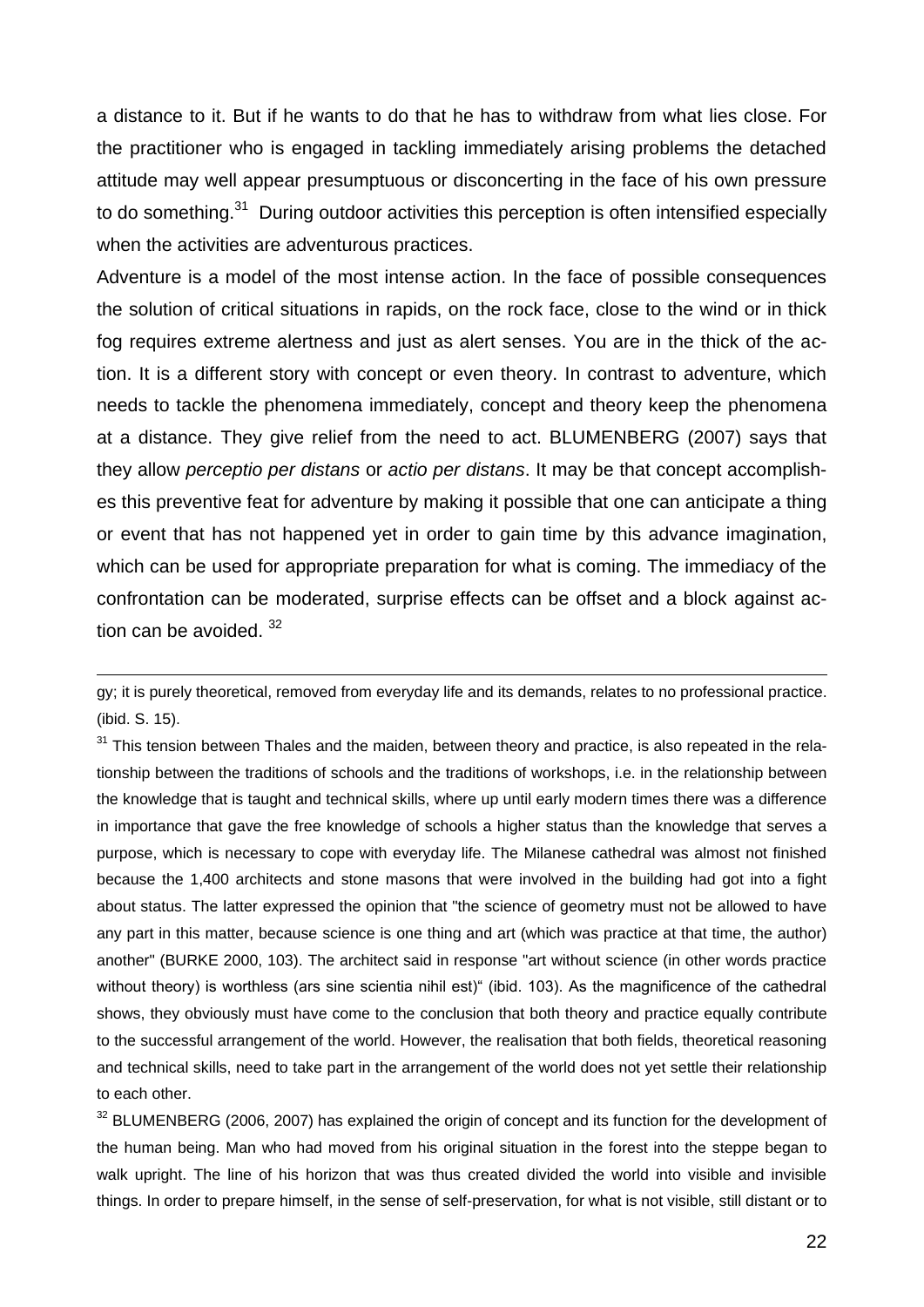However, with theory it is different. It is true, it does increase the performance of concepts (BLUMENBERG 2007), but this is also a reason why its manageability or even development comes into conflict with the intensity of the action. The pressing need to make a decision, which is demanded so often in adventure in the case of critical disturbances or interruptions of the actions in order to continue the action sequence, has little use for the delaying attitude of theory that wants to postpone decisions until clarification and unambiguity has been achieved in adventure action must be immediate. There is no time for theoretical discussions. The hesitating indecisive attitude, that allows decisions to be postponed, as it is possible in theory, is pushed aside by a quick and determined decision, which ensures that the interrupted action sequence can be continued. $33$  This situation illustrates the fact that both the development and also the application of theory takes place only where leisure has asserted itself against the pressing need to act.

The amount of time that theoretical analysis requires and which is not available in practical action, which is perceived most acutely in adventure, points to the appropriate sequence of the two fields. In terms of order theory comes after practice.

In order to keep up the ability to act, practice needs to solve the problems that arise daily by making decisions and carrying them out. Since they are always made for an open future there is uncertainty as to whether a decision has been found that is appropriate for the situation. This feeling only disappears after a time when the chosen solution to the problem has had a chance to prove itself or when the pressure to act has abated. At

make it at least symbolically available to himself, concept developed into an instrument which made it possible to bridge spatial or temporal distances. Further instruments that have the same function are the throw or the trap. (BLUMENBERG 2007)

 $\overline{a}$ 

<sup>33</sup> Where a quick, sure decision transforms the threatening critical nature of a situation into becalmed action, or turns uncertainty into certainty, it often becomes the source of male heroic myth. As virtue it is then set off against the vices of talking, weighing up or "flogging something to death" - against being overly intellectual. Non-hesitating immediacy and spontaneity signals certainty of knowing what to do. It is particularly attractive as supportive orientation in (life) phases, which are characterised by uncertainty and fear. This may be part of the particular importance of the authoritative and charismatic strength of the leader in youth movements, also of the attraction of forming groups and societies, which is fostered by uncertainty. These connections, which in Germany, as part of an ideology, have contributed to fatal consequences, have not yet been sufficiently examined in their fundamental significance for the quite frequent decisiondemanding situations in adventure pedagogics. If reflective delay or postponement of action, i.e. distance, are given up for the benefit of various forms of closeness, the situation takes on an instinctive quality. "The human being delays and hesitates not because he possesses reason, but he possesses reason because he has learned to grant himself delay and hesitation." (BLUMENBERG 2006, 559)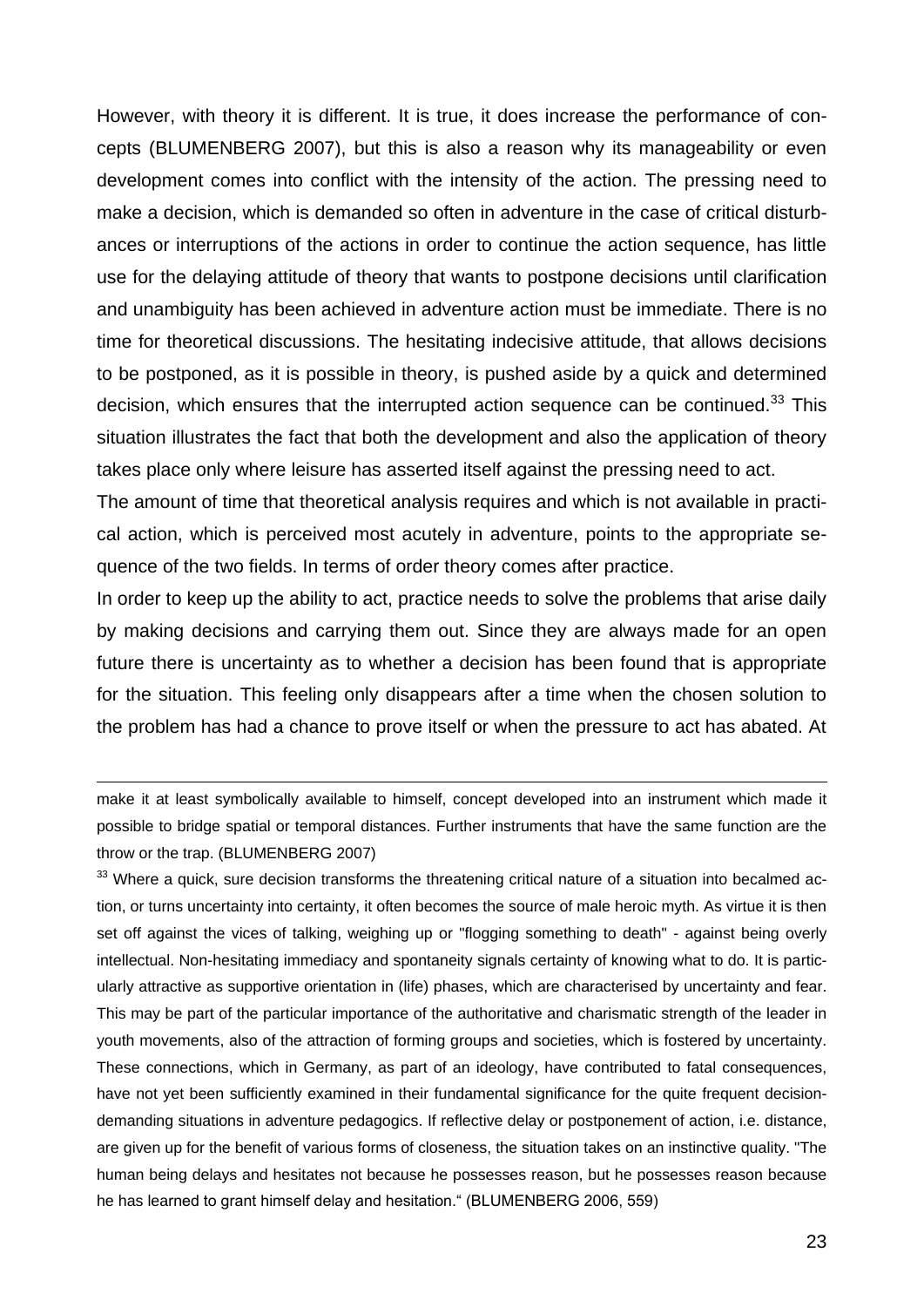this point the conditions are fulfilled in which theory can unfold its reconstructive power. Free from the need to act, that is without any immediate regard of utilisation, it is now able to reconstruct the conditions of the decision and its implementation from an unprejudiced and retrospective perspective. Retrospectively it is now possible to answer the question of why, which could not be answered with complete certainty in the open situation of the decision. (cf. OEVERMANN, 2000). HEGEL (1970, 28) has described the placement of reflective theory at this point with the picture of Minerva's Owl, which begins to fly out at the onset of dusk, exactly when the figures of life have become old and grey and cannot be made younger but can be recognised, or when active life is becalmed in the evening twilight that shades everything in grey. <sup>34</sup>

If theory - as the sociologist Ulrich Oevermann (2000) says - exerted an influence on the decision, it would not only call into question the autonomy of practice in the sense that technocracy makes up its mind for it, but it would also fail to recognise the fundamentally open and thus critical character of decisions, for which no routines are available. Because if they did exist, that is if in every decision-demanding situation one had set routines carrying well-tried knowledge at one's disposal, the future would not be open anymore. The past in the form of proved routines would have gained dominance over the present and future. No more transformation would take place, but only reproduction.

 $34$  Hegel has described this picture also in the foreword to "Grundlinien". "To say a word about giving instructions as to what the world should be like, philosophy always comes late anyway. As the idea of the world it only appears after the time that reality has finished its educational process and has completed itself. History also necessarily shows this, which concept teaches that it is only in the maturity of reality that the ideal comes out in contrast to the real." (HEGEL 1970, p. 27 f) Hegel's contemporary Friedrich Schleiermacher, who also lived in Berlin in the 1820s, also holds a very clear view as regards the temporal sequence of theory and practice. In the lectures in 1826 he says: "It is a fact after all that in all fields which are called art in the narrow sense, practice is much older than theory, so that one cannot even say that practice was receiving its particular character from theory in the first place. The dignity of practice is independent from theory; theory only serves to make practice more aware." (SCHLEIERMACHER, vol. 2, 2000, 11) Even before, in the lectures of the winter term of 1820/21 he had asked the question, "What is the relationship between theory and practice?" and gave the following answer. "Practice as what one experiences always comes earlier, and theory only follows it if one sees that one thing has turned out well and another bad, and when one reflects on how it has come about that one has done this or that in exactly this way and not in another. So before theory is even created one presupposes that there is something in the human being which makes practice happen. Practice does not evolve from theory." (SCHLEIERMA-CHER, vol. 1, 2000, 309)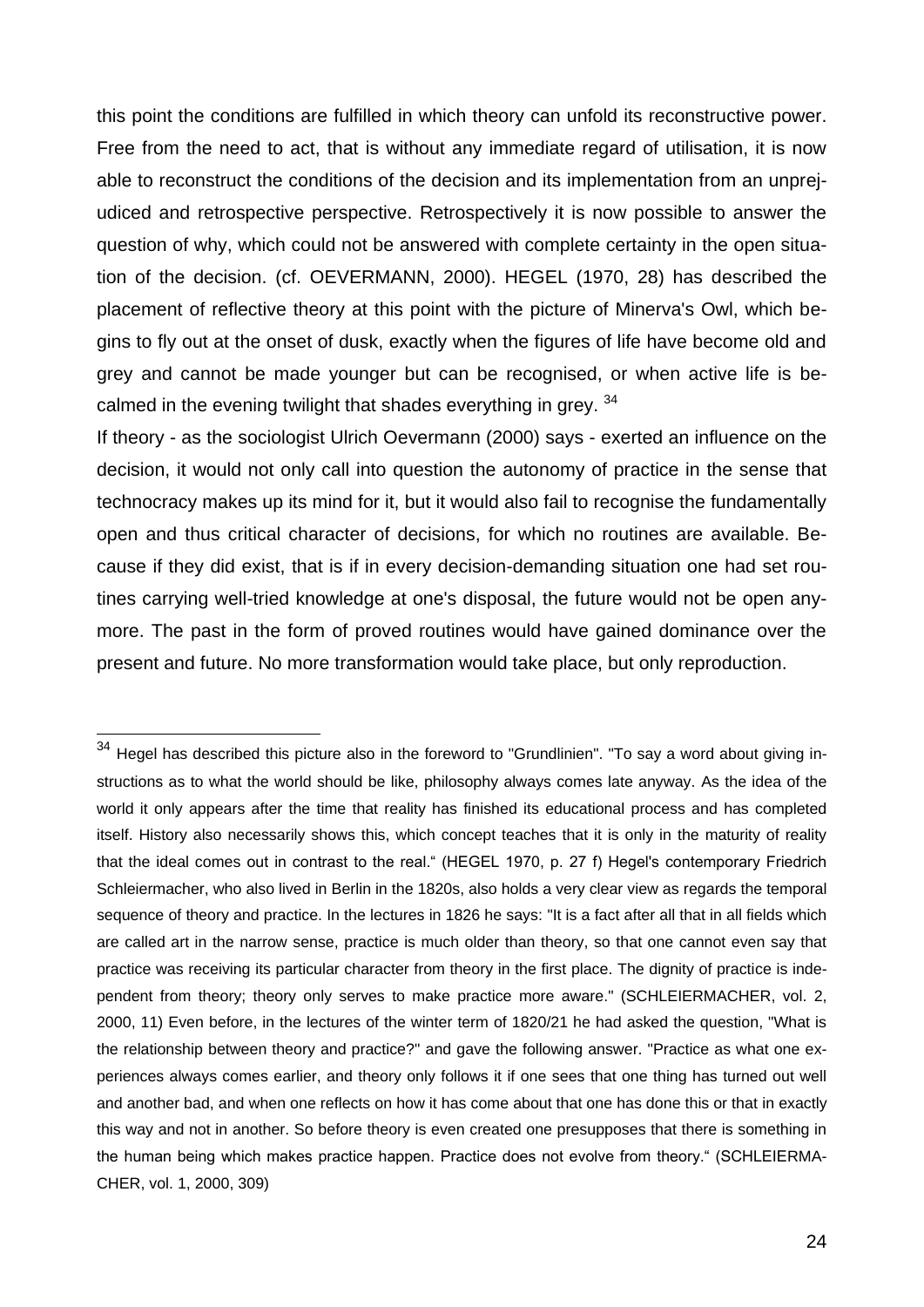These fundamental objections do not mean that there may not be situations where theory is used in a different place than after the end of a practical action. This always happens when practice cannot cope with the demands that are close at hand by itself, or as OEVERMANN (2000, 444 ff.) describes it - when the progress in scientific knowledge has increased the rationality of crisis solutions to such a degree that the attempt to solve the problems with the means one has on board seems irrational. In order to prevent that autonomy, which is already limited, is becoming even more limited, intervention must be professionalised. Here also adventure intensifies the situation. While the subject matters of other pedagogical fields are not critical in themselves, adventure as permanent interplay between routine and crisis is in itself identified as critical. Its pedagogical impartation or instrumentalisation in (social) pedagogical contexts is therefore in all the greater need of professionalisation.

The prerequisites of professional action, that is the action of therapists, doctors, lawyers, teachers, are imparted at institutions of higher education (in Germany at universities), not for elitist ideological reasons, but because there the unprejudiced habit of a scientific approach to the world is taught and practiced as well as an introduction to the jobspecific intervention practice through trying it out.<sup>35</sup> It must be the future interest of the Institute and also of the COMPASS network to point out these connections as far as they find it within their means, partly in order to put a check on the increasing rank growth in the range of qualifications offered on the free market, which has developed as a reaction to the enormous and still growing interest in adventure pedagogics, while there is a shortage of professionally trained personnel at the same time. The qualified teaching of a professionalised attitude might also be the solid part of an answer to the security hysteria which has been spilling over from Great Britain to other countries of the continent, and which in its blindness to an appropriate sensitivity to crises has begun to

 $35$  In this present setting the need for professionalisation of adventure pedagogics as well as the characteristics of professional action can only be referred to briefly. Professionalised action, i.e. providing solutions for crises on behalf of others, joins the ability to understand a case in reconstruction and to produce a scientific expert's report. These components that stand in tension to each other, firstly the proven knowledge, which aims to generalise, creates independence from the individual, belongs to the sphere of routines, and secondly, the reconstruction of the situation and the specific problem of the client which the knowledge is applied to or alternatively the case is subsumed under, merge again in the attempt to restore limited autonomy.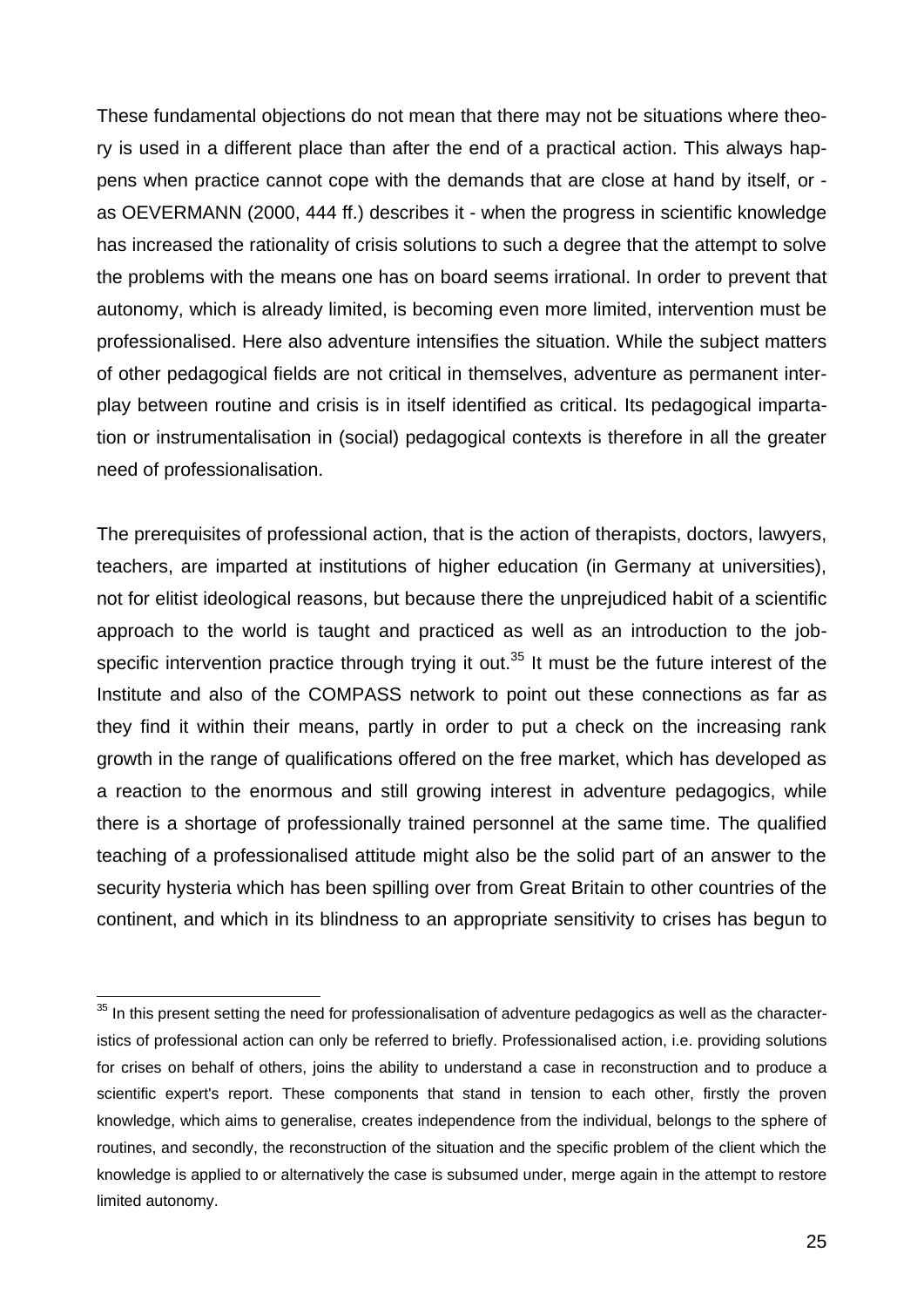destroy or, in fact, has already destroyed the educational potentials of adventure. The Institute should turn one focus of its attention also to this development in future.

# **V STANDARDS AND STANDARDIZATION. AGAINST THE INDUSTRIALIZATION OF THE (ADVENTUROUS) MIND**

The clarification of the relationship between theory and practice is something that follows inevitably from the matter itself. It is also a result of the cooperative relationship between both professional groups that are represented at the Institute. The question of an appropriate concept and organisation of educational and learning processes in youth work, school and university however is a discussion that has been forced on us by the outside, i.e. from the political administration. It has two closely connected reasons. On the one hand, in the face of the argument of scarce economic means the question arises whether the allocated money is being used efficiently. On the other hand, the conditions on the labour market are being introduced as the reference value to assess efficiency.

The increasingly accelerating processes of change on the labour market demand flexible employees who can adapt to any conditions no matter what the labour market situation is. Flexibility, in fact, stands for a whole bunch of key qualifications, such as learning how to learn, conflict competence, team competence, communication competence, risk competence, time management, which, however, need to be content free to guarantee flexible action. The educational systems that are supported or financed by public tax money become places where employability and marketable skills are taught. Thus they become feeder institutions of the market, which subordinate their contents to external purposes. They give up the goal of producing "gebildete" subjects who become individuals in situations where they have to prove themselves and exchange it for that of the disposable individual. And nobody asks the question of why on earth are publicly funded educational systems used so completely to supply the labour market? Why does the market itself not teach those qualifications that it believes its employees absolutely need to have? This would free the educational systems from their service function and would create room for the organisation of Bildungsprocesses.<sup>36</sup>

 $36$  With reference to Germany these reforms set school and university back to the time before Humboldt's reforms of the Prussian educational system about 1800. It was the state of the universities at that time, where the studies in colleges and academies had degenerated to vocational training, which Humboldt reformed with his formulation of a concept of Bildung. Now the dominance of the modern market has reversed this liberation again and has tied the education systems again, like before 1800, to fulfilling its needs - of course at a modern level.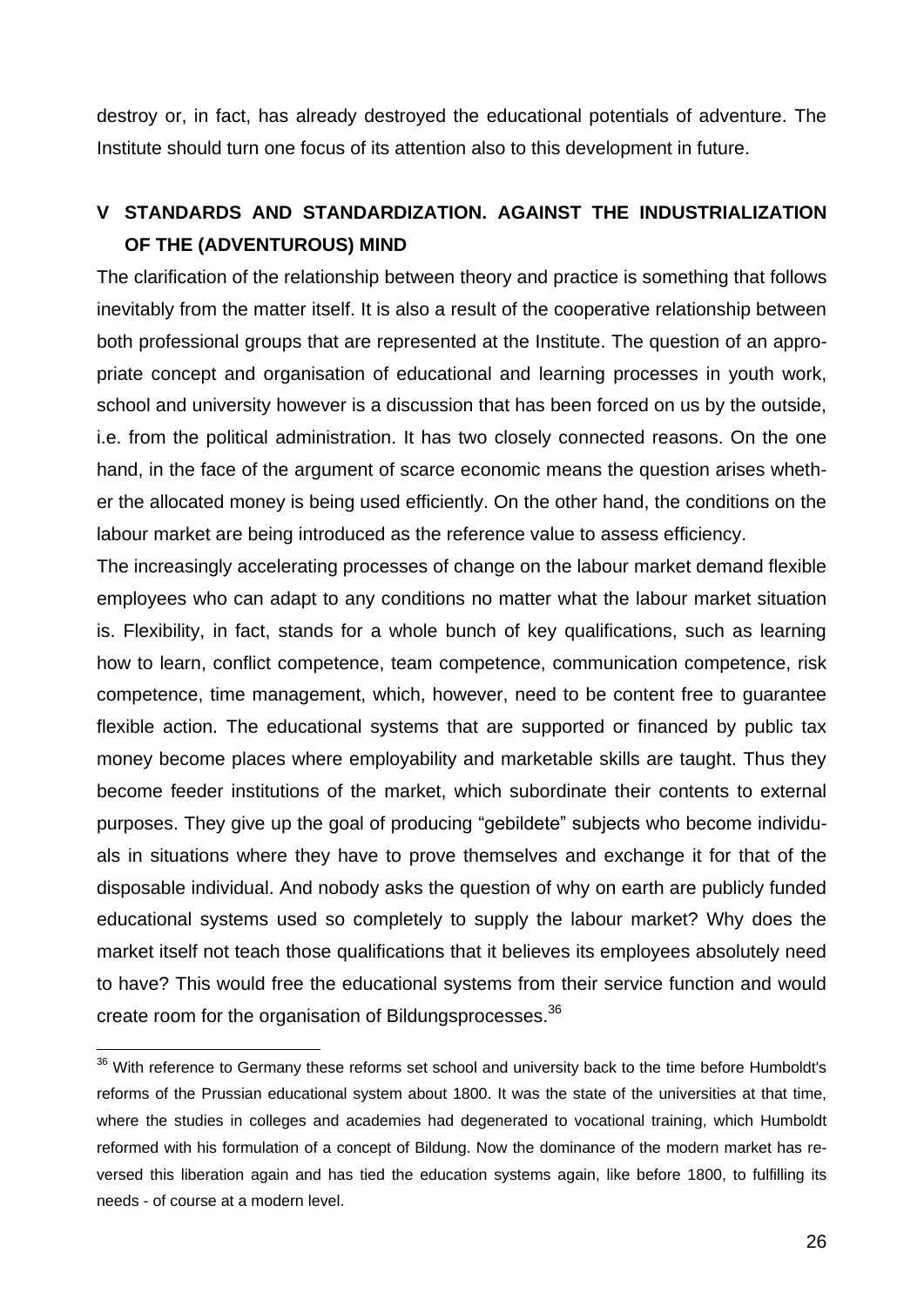The course of this reform has been set; it is hardly possible to change it. Why still bother about it? The Institute is confronted with these educational policy decisions in two ways. For one thing, most of its members involved in municipal youth work, school and university are affected by the reform<sup>37</sup>, for another the subject that stands at the centre of the work of the Institute is becoming deformed step by step in such a way that there is a risk that it will gradually lose its relevance for fostering Bildungsprocesses. From the perspective of the cultural pattern of "adventure" I wish to point once more to the consequences of making Bildungsprocesses follow the ideas and principles of business management.<sup>38</sup>

Once the labour market has been established as the reference value, the rest will follow practically automatically. The language that goes along with this reform is infiltrated with pointers into which direction it is going. Terms like customers and customer orientation, services, standards and standardisation, quality assurance and quality control, benchmarks, credit points, yield indicators, product orientation, output, target agreement, programme tests, contracts, etc. - they all show that the reformers quite obviously start from the assumption that the market and Bildung follow the same rules, that Bildungsprocesses can be organised in a similar way as the running of a factory, of an office, of a

 $37$  Although this affects the whole practice field which is financed through taxes, it is not the whole field that rejects the reforms (the same is true for theory, of course). There are positions which approve of making educational processes serve business management purposes, but also positions that have recognised that the standardisation and its evaluation according to the preset norms, such as ISO 9000 and the certification sticker that goes with it, may be translated into a competitive advantage. The reformatory measures do not improve the practice, but they can be made use of wonderfully well in the contexts of marketing. At the same time there is the development of an enormous certification and accreditation industry, which is creating a considerable monetary flow for controlling tasks. Small institutions with limited financial power may find their existence at risk if they are forced to get certified, despite doing good work. This is why there are partly free certifications available, which means, though, that those who are certified are split into two classes. This proof of quality also opens up a lucrative field for the creative work of façade painting and scene-shifting.

<sup>&</sup>lt;sup>38</sup> This for Bildung disastrous development has been criticised by many concerned educational sociologists and educationalists; it has however met with little response in education policy, which has shaken the intellectual illusion that academic texts be political deeds even further (BOURDIEU 2001). On the other hand, it would also be inappropriate not to react; it might be interpreted as agreement. Chris LOYNES (1996a), following Ritzler's graphically descriptive theses of the McDonaldisation of the world, did point quite early on to the dangers that may be looming for adventure from the direction of standardisation.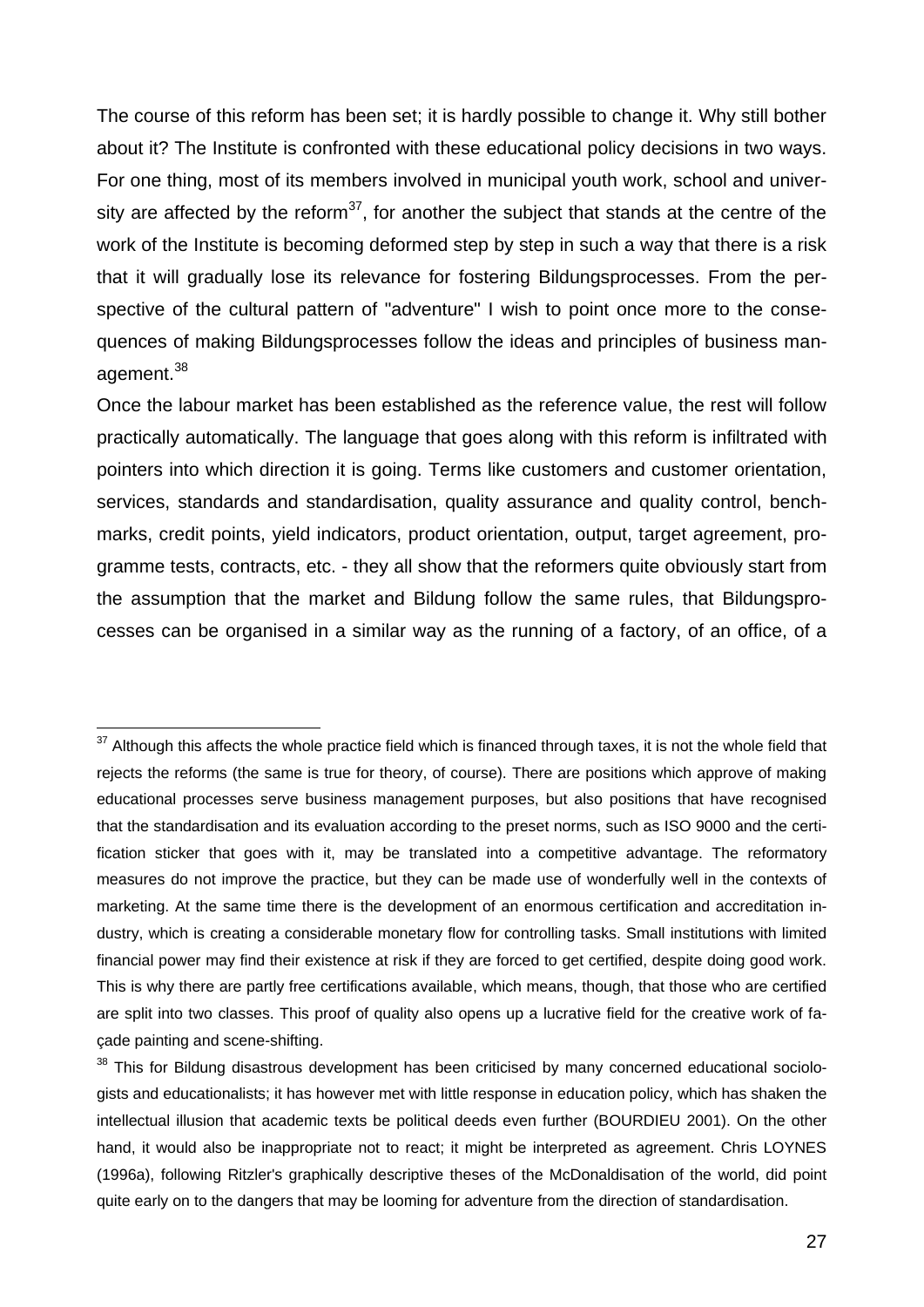selling situation or according to the stages of an industrial production line.<sup>39</sup> If one looks closely again at the Bildungsprocess, it is easy to see that this assumption is based on a misapprehension.

The structural logic of Bildung determines its progress as the overcoming of crisisgenerating obstacles. Crises are a sign that the available routines, in which the knowledge is stored that has proved successful so far, do not work anymore and that individuals are forced to confront the obstacle which produces the crisis and which severely interrupt the course of the action sequence. These may be crises that force the individuals to choose from the available action alternatives the one they believe will allow them to continue the interrupted action sequence successfully; it may be crises, however, that arise through unexpected events or physical states such as pain or ecstatic emotions. Finally, it may be crises which arise because individuals look at a section of the perceptible world just for the sake of it, i.e. idly, and examine it intensively, do not subsume it under an action purpose such as the achievement of a practical goal. (cf. OEVERMANN 2004, 2008)<sup>40</sup> None of these forms of dealing with crises that foster Bildung, individuation and autonomy can be standardised, can be solved by the application of programmes or can be tested by standardised tests. The results of these confrontations cannot be predicted. If this was possible the category of crisis would cease to exist, standards and standardisations would only reproduce themselves.<sup>41</sup> Unification efforts miss the core of Bildung, which is always individuation.

 $\overline{a}$ 

<sup>41</sup> From the attitude that tackles crises those processes of learning that belong to the sphere of routines are quite different. Learning means systematically acquiring knowledge that has proved successful in earlier crises, or action patterns are practised and drilled. Nothing new comes from these processes, in contrast to coping with crises, where this is the case. Learning, learning programmes and practising are indispensable parts of Bildung, which, however, is a comprehensive process. (OEVERMANN 2004) Sideeffects caused by standardisation or its strategic controlling function can only be referred to briefly here.

 $39$  The point here is not to criticise the business management model on principle, but the inappropriate transfer to other areas of life. OEVERMANN (2000a), for example, has shown that the use of the term "customer" for clients in social work is not only inappropriate but even cynical, because the characteristic part of a customer, his buying power, is exactly what those who are dependent on the support of social work or youth social work do not have.

<sup>&</sup>lt;sup>40</sup> The institutionalised form of the idle, carefree, patient attention to those things that resist the need to categorise them quickly, which look for moments that disturb expectations, which create closeness to the particular features of the phenomena in order to learn something new about them, is, in the original sense, the school, whose name still reminds us of *scholé* - the time that is freed from the pressures of the world. However, today it has turned into a learning institution which is hardly able any more to teach "scholastic reason" (BOURDIEU 2001). Such an organisation can definitely tolerate standards and standardisations.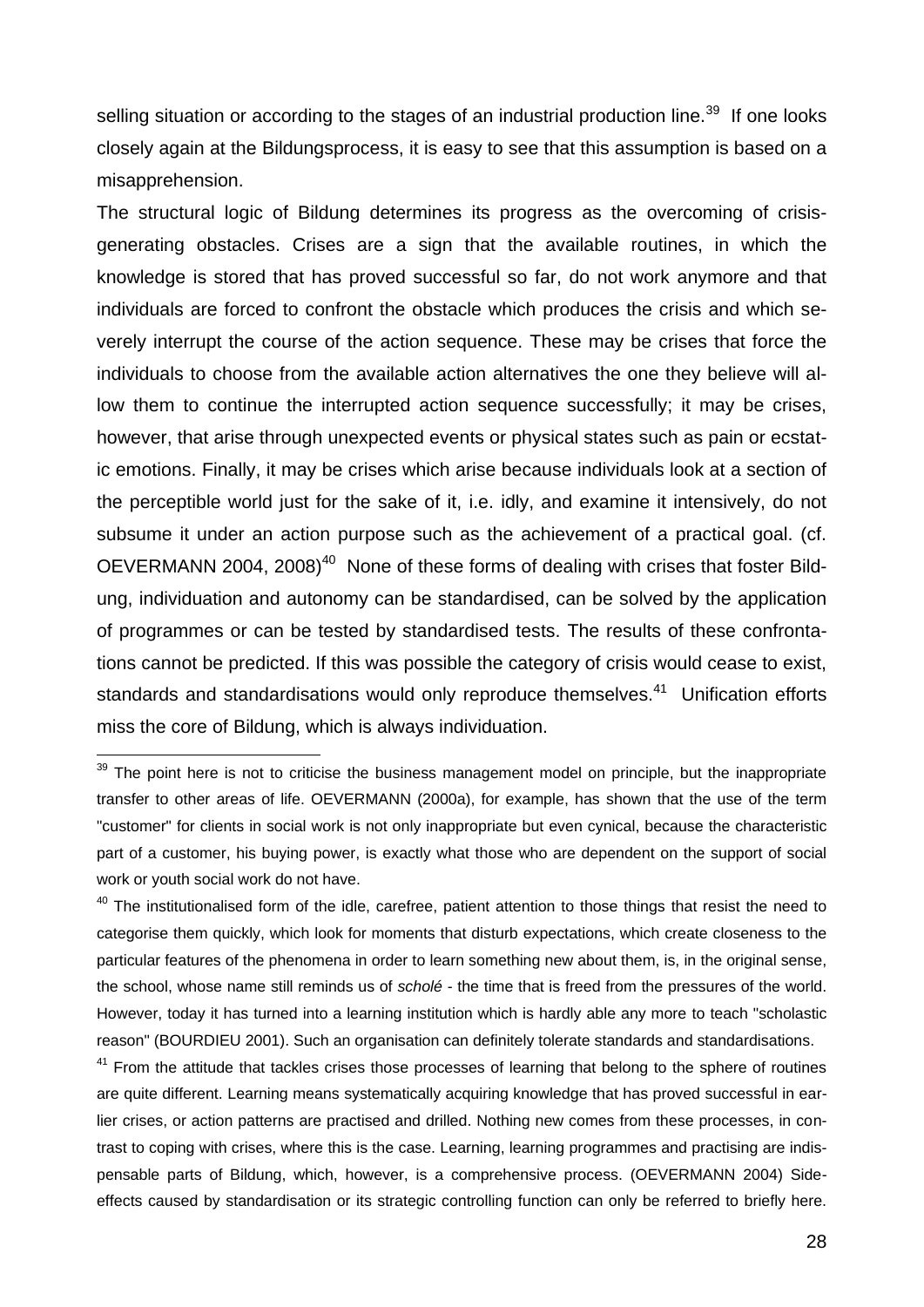In adventure, which itself is a practice that is free from everyday concerns, the individuals are - to repeat this once more - confronted with the kind of reality where they can experience all types of crises and can prove themselves able to deal with them. Although adventurous travel, due to its characteristic exceptional situation, may today be associated especially with coping with decisional crises or traumatic crises like pain or strong emotions or "brute facts" that are forced on the individual from the outside, such as suddenly occurring weather changes, one should not forget that with the rise of the double aesthetics of beauty and sublimity in the 18th century the development of adventurous physical practices in the mountains and on, by and in the sea was motivated first of all by the quest for the aesthetic experience of the sublimity of wild nature and not by managing difficult routes or weathering violent storms. While, in confrontation with the wildness of nature, one can hardly avoid traumatic crises and decisional crises due to their sudden intrusion into the routines, the patient attention and leisurely contemplation of tangible natural processes and phenomena is based on a conscious withdrawal from routines. What had given action sequences their critical character before can now become an object of aesthetic experience or naturalist learning.<sup>42</sup>

On the one hand, test-oriented checking that individual results meet preset standards reduces the matter that is to be taught to criteria that can be checked, which, as a rule, means it is trivialised and banalized until finally it is mutilated even. On the other hand, tests generate - as WINKLER (2006) has pointed out a kind of self-training of those who are tested. The anonymously set test standards, which one has to submit to in order not to be excluded even before the test has started, create a testable individual, which is achieved in the way that schools adapt their teaching to "teaching to the test" (ibid., 164) or by parents obtaining Pisa trainings as practice for their children. The fact that tests are subject to a bell-shaped model of what is average gives rise to the perception that there are risk groups at the two ends of the curve. Those who do not meet the normative requirements belong to these groups. They and their environment become suspects who need special attention. In their case normalisation work is called for - whichever form this may take. (WINKLER 2006, about normalisation of the body BECKER/KOCH 1999)

 $\overline{a}$ 

<sup>42</sup> The critical examination of the tangible world, whether it is in the mode of conceptional or aesthetic insight, is supported in both cases by an attitude that is not directed at a purpose and by an unprejudiced look at the object. Both approaches can concentrate on the same object. For example, the origin of the atmospheres of twilight, thunderstorms, rising fog or sundown may be examined in respect to their physical or meteorological perspective or in respect to their somatic sensual impact. But also the flight of a falcon, the rush of a torrent, the swarming of an ant heap, a rock formation, the structure of a bird's nest, passing clouds or the churning sea in a storm might give rise to and become objects of aesthetic experience and naturalist observation. The works of the entomologist Jean-Henri FABRE (2003, 2008) provide enlightening examples of patient observation and description of natural processes. Under a leisurely attention to these natural processes that pursues no specific interests the focus turns on the autonomous laws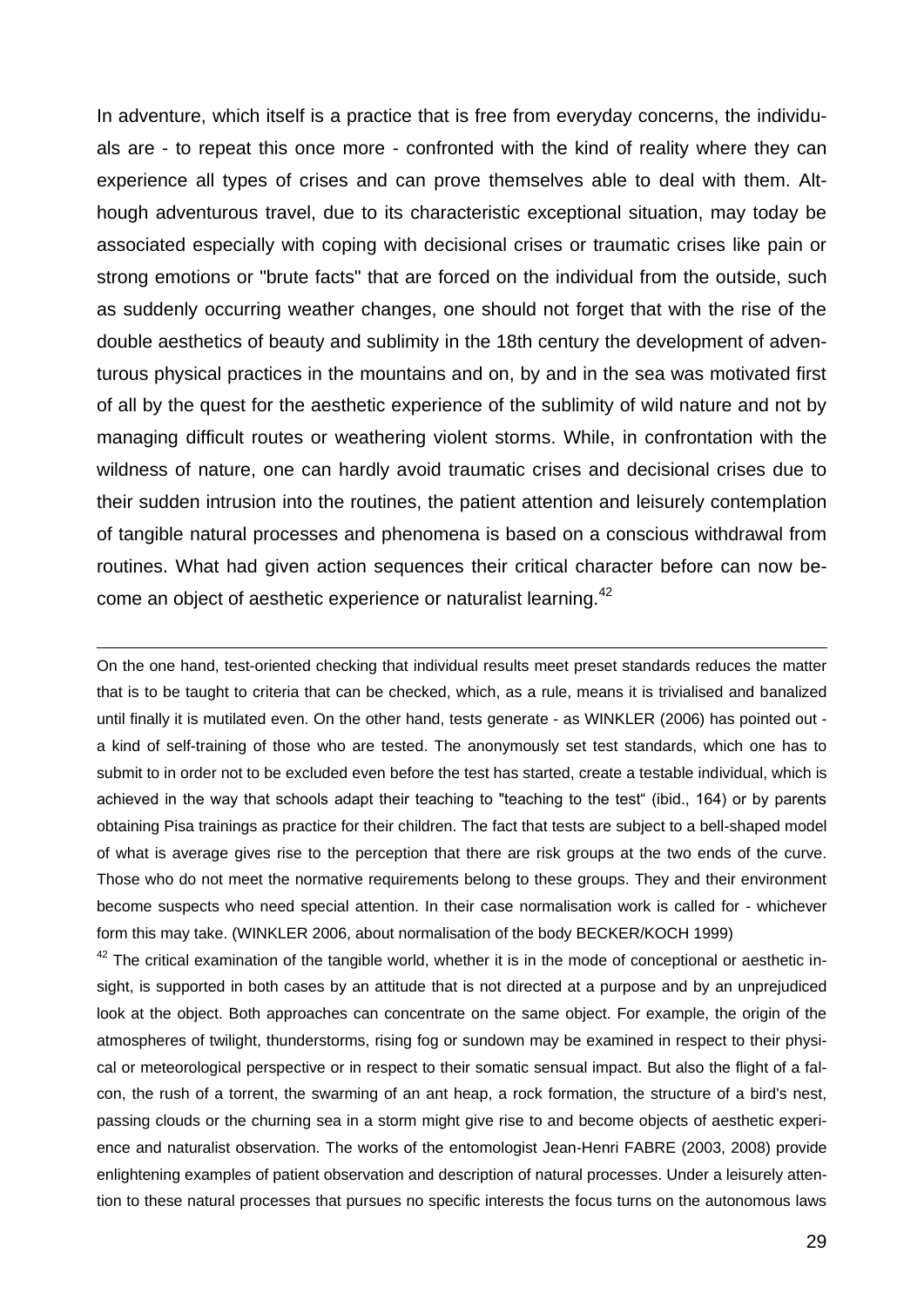If adventurous activities are to make a contribution to fostering individualising educational processes or to the re-establishment of autonomy that has been restricted, then their planning and teaching must of course also be directed by the conditions of crisis solving. Put in another way this means that both standardisation as well as programming does not only destroy the essence of adventure, but they also take away the selfdetermination of the individual by making their course of action resemble that of a machine. Furthermore, subsumation under standards fails to recognise that the individual's level of Bildung is the result of the stimuli that had objectively been available for this individual and which he or she had been able to take advantage of according to his or her subjective level of Bildung. Thus, whoever "works" with adventure needs first of all to find out what degree of challenge he or she can stand, which is appropriate to his or her level of Bildung, without being over or under challenged. Every appropriate challenge must assume that there is more action competence than there really is. If it did not do this, there would only be a reproduction of what is already there. In order to carry out an appropriate comparison between challenge and level of Bildung, the subjective prerequisites of the children, young people or clients need to be carefully diagnosed. This is not a procedure that can be standardised, neither is the comparison with the appropriateness of the challenge. This must be decided upon anew in every single case always by considering the individual conditions. <sup>43</sup>

Outdoor activities almost automatically lead to reflections, where the experiences of the activity is integrated into the routines. Crisis-solving activities need to be retold. Whoever has gone through an adventure would like to experience it again in narrative. This retelling offers opportunities to give what has happened a place in one's biography or to discuss its importance for future action. The talks are the more fruitful the more lively and interesting they are. Also in this last phase of teaching standardisation is unthinkable.

of nature, which is not always observed and respected appropriately in outdoor practice. Where nature only serves to provide the backdrop for adventurous self-production, a patient attitude - in the case of the sublimity of a reverent approach - may make thoughtless interference more difficult or even prevent it altogether.

 $\overline{a}$ 

<sup>43</sup> Often it is practice itself that is susceptible to programmes and standardisation, because through their pre-determined nature they carry the promise that complexity can be handled effortlessly and without the need to make decisions. Independent from the fact that these promises miss the inherent logic of teaching and despite allowing for pressures of everyday life, when accepting prescribed patterns practice gives up part of its professional autonomy, which corresponds to a form of de-professionalisation.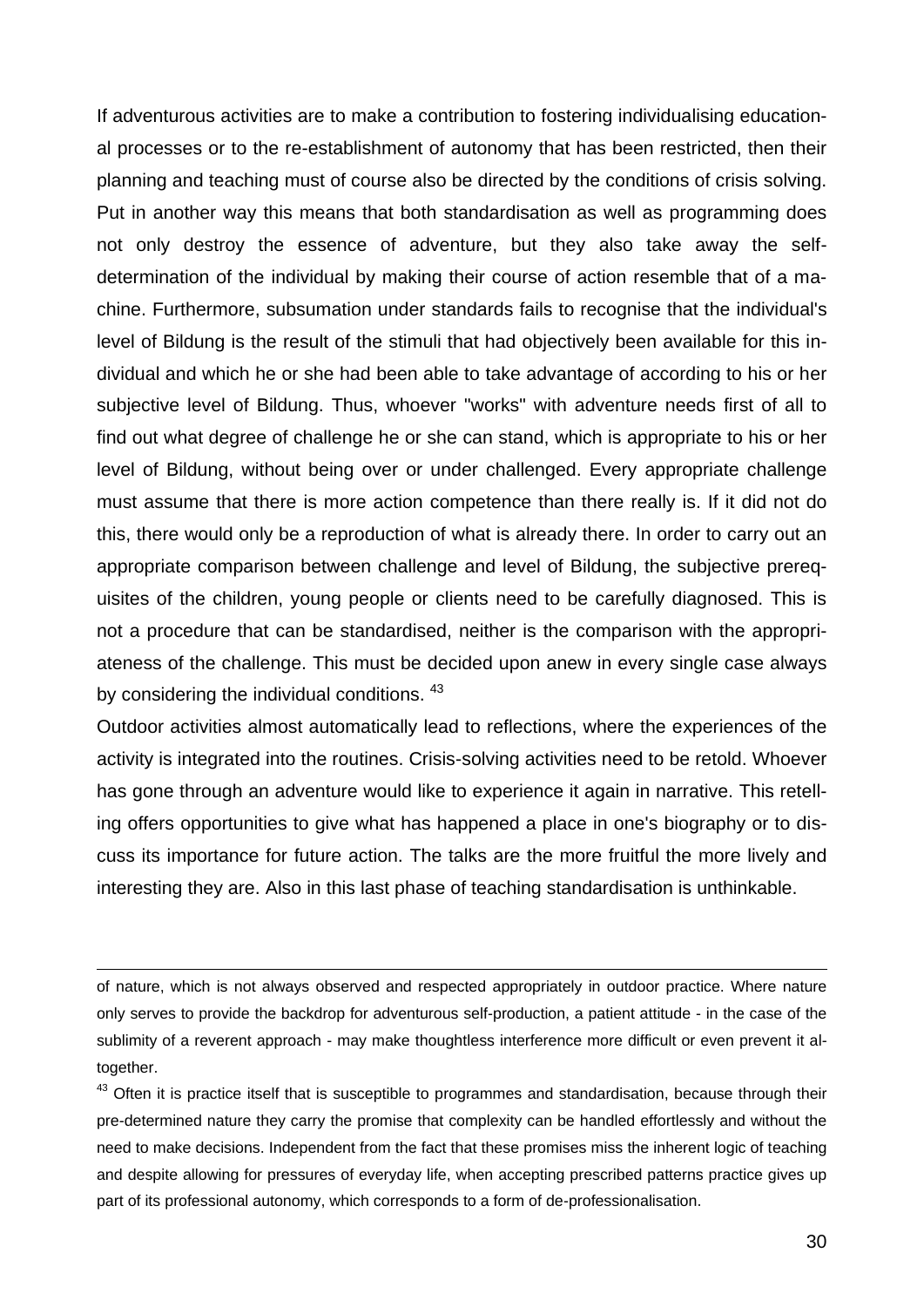This process of standardisation of institutionalised Bildungsprocesses, for which Bologna and PISA are two typical labels, belongs to the modernisation process described above, which can also be understood as the increasing enforcement of formal rationality. Real life processes are subjected to empty economic market, organisation or evaluation models, as described before, without giving due consideration to the unwieldiness of the objects or processes. This may, on the one hand, save time - an attractive prospect for systems that are continually accelerating - but, on the other hand, it does not guarantee any gain in knowledge or better understanding and thus does not afford the opportunity to give better support to Bildungsprocesses.

## **VI EPILOGUE**

The function of the epilogue, which comes from the world of the theatre, gives me the opportunity to summarise and comment on the issues I have presented and to forge links to other topic areas. The European Institute for Outdoor Adventure Education and Experiential Learning is quite justified in claiming a European dimension. In the first ten years of its existence it has not only reached the core countries of adventure pedagogics but has also approached countries where such a detailed discussion of this form of pedagogics does not yet take place. Illustrative proof of this European response is given by (x) participants from (x) countries, as well as the number of diverse European countries which the Institute has been able to attract to its conferences and for the projects and networks, such as "Breaking Barriers" and "Compass", which were initiated by it.

The multitude of the countries mirrors the multitude of national, culture-specific approaches to adventure pedagogics. At the same time there is a marked family character, i.e. they are diverse, but there is a lot of common ground in this multitude. One of these common features is certainly the adventurous confrontation of outer and inner nature. As both ludic and serious framework for the dialectic relationship between routine and crisis, which provides the dynamism for the individuals' Bildungsprocesses, adventure is part of the universal anthropological dimension, without which no developmental processes are perceivable.

Placing adventure firmly in the Bildungsprocess illustrates two things.

1. So far adventurous activities in nature have been associated with sport in most European countries. They are taught as part of the studies for sports teachers and in school sports lessons. Because of this association adventure runs the risk of being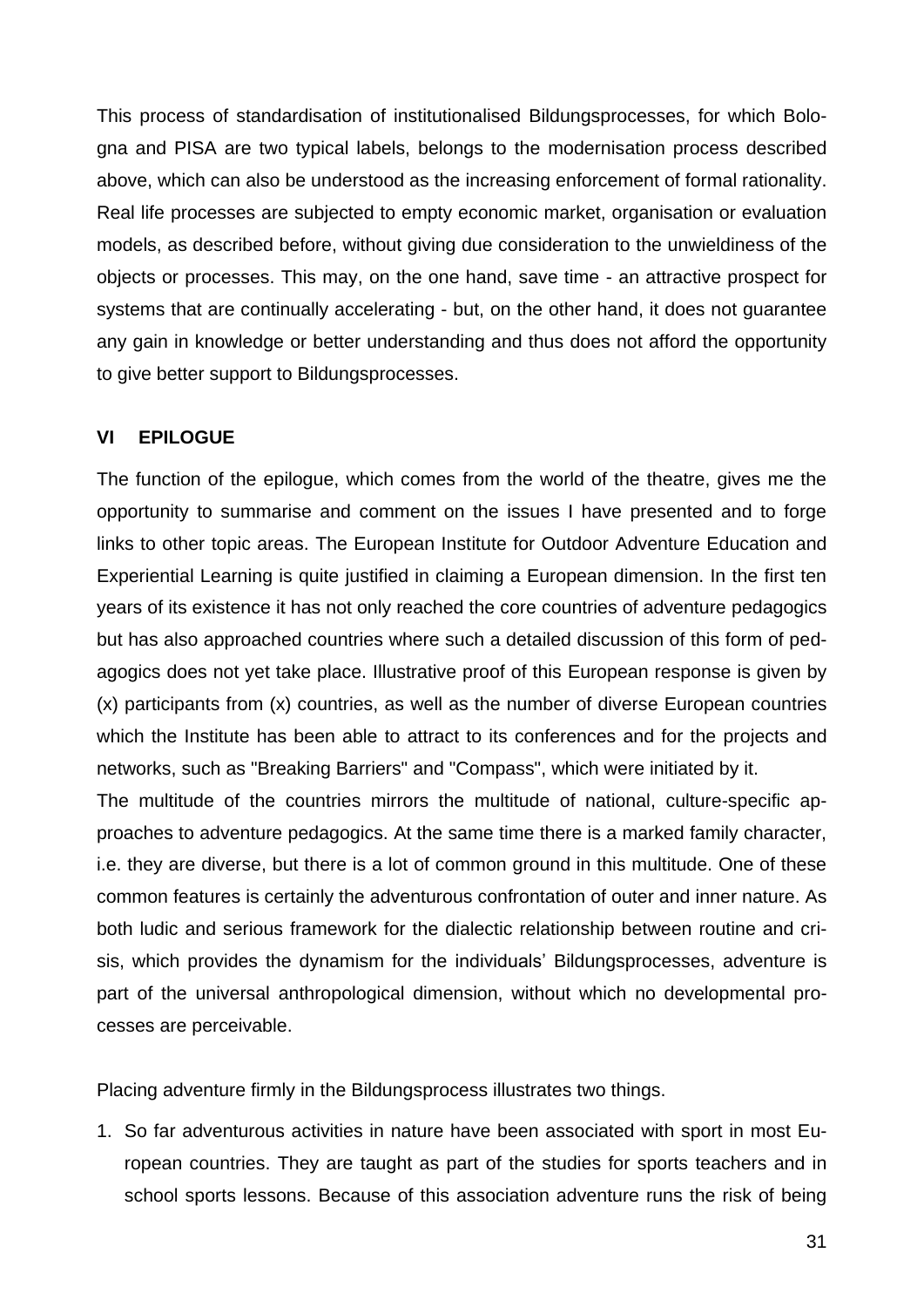trivialised and reduced just to the teaching and practicing of adventurous sports, to which various pedagogical objectives may be assigned quite arbitrarily. If adventure is to develop its critical Bildungspotential, it must be able to keep its independence or find a place in other institutional contexts, such as in pedagogics or social work.

2. Placing adventure firmly into the Bildungsprocess itself, makes it unnecessary to justify it by focusing on its instrumental use as an attractive means to compensate for loss through modernisation or other psychological deficits, such as boredom or surplus aggression. By refusing to give it an extraterritorial, compensatory place, which may be available for people to escape to from their impersonal, estranged social reality, where they can find relief and rejuvenation, the relationship between adventure and society becomes more apparent. The willingness adventure demands to leave behind proven routines, to put existing beliefs/mechanisms to the test or to experiment with boundaries and thus to open the door to a chancy and uncertain future, which means having to deal with the unfamiliar and unpredictable, establishes a practice which is not a relief from the modern age, but is a part of it, in the same way as it actively demonstrates its central idea.

This essentially unifying character gains divergence through the individual culturespecific forms which have led to a multitude of national approaches and working methods. The Institute must continue to help preserve this plurality, which has developed around the common structural core. But it would also be appropriate in the context of European integration to go beyond the anthropological common ground of adventure and examine further connections, possible transitions and comparability between the heterogeneous cultural approaches not least in order to systematically increase the scope of action of adventure practice.

In order to implement this the transnational discourses and networks that have already been established by the Institute need to be further strengthened and systematically extended. This means the Europe-wide communicative connections need to be gradually reinforced. One prerequisite for this would be that the national public becomes even more open to foreign things, that there is a readiness for mobility and that opportunities are created and mobility is sanctioned and supported by the administration, through international projects, job sharing and other instruments of mutual contact. This would, at the same time, create realistic conditions for integrated learning and the development of informed opinions throughout Europe - admittedly in a limited area.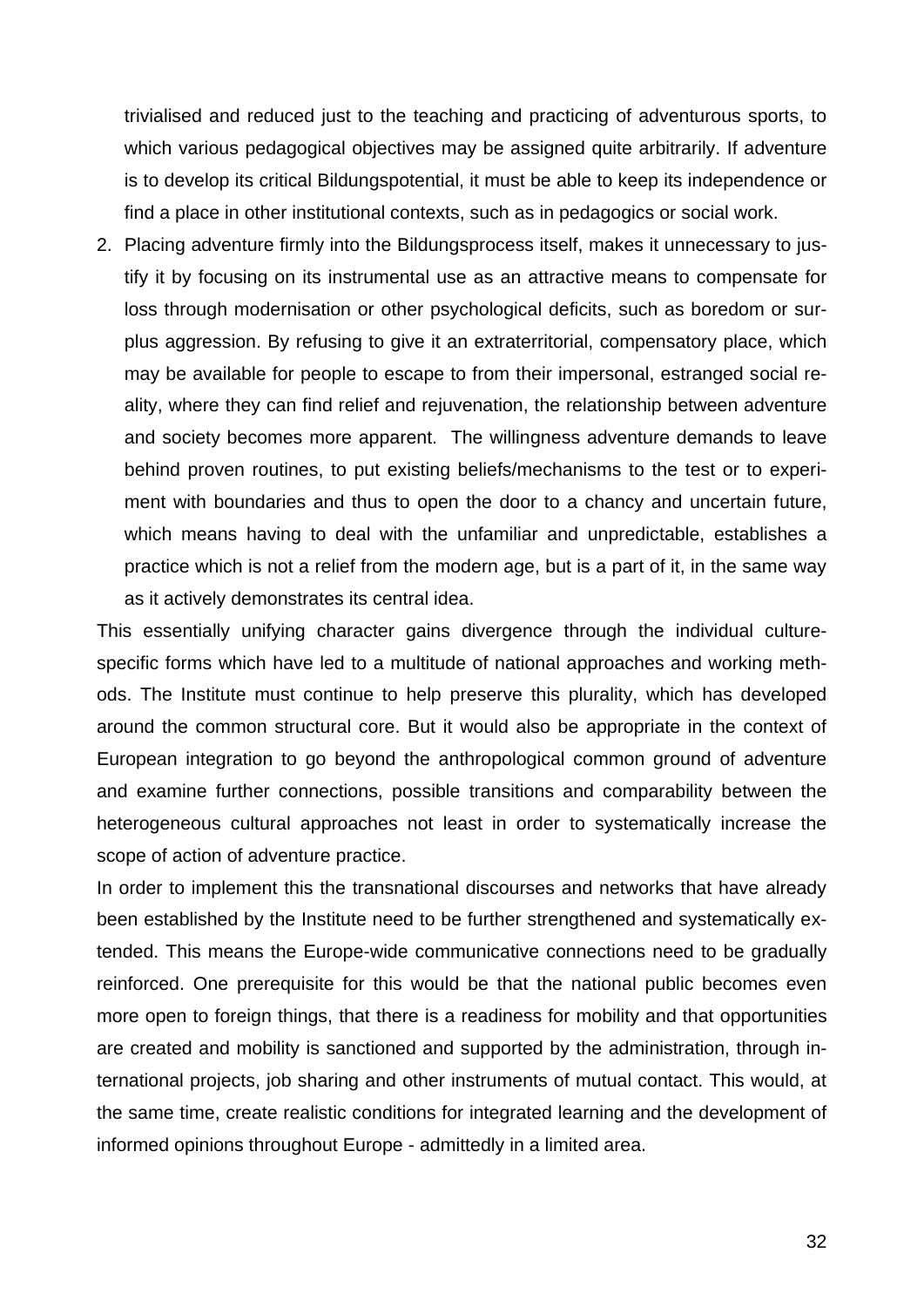However, the kind of actions described above, like the uniformization of the European educational sphere prescribed by the EU in 1999 in Bologna, which produced nothing else but a "taylor-made teaching machinery" (RADTKE 2008) that imparts standardised titbits of knowledge, does not hold out much promise of successful integration. The uniformization of the exact curvature of cucumbers, of the capacity of condoms or the diameter of apples may perhaps give rise to some amusement about the irrational bureaucratic control mania, but the unenlightened destruction of matured Bildungsstructures, as demanded by the market, is likely to have far-reaching negative consequences for the life opportunities of all those affected. Looking at the ongoing security debate there seems be the same threat of uniformization looming over adventure pedagogics. In this connection the Institute might provide the platform from which the process might at least be commented on from the point of view of critical expertise even if it might not be redirected.

To keep to the image of the theatre: at the end of the display of the history of the Institute, which has only just started really, I do not want to miss the opportunity to thank the dramatis personae, the members of the board, for their persevering collaboration. With prudence and knowledge they have planned what is unplannable and have tried to organise it. Even so, they need to be prepared for the fact that the way of the world may not take any notice of their good intentions.

#### **Literature**

- AMESBERGER, G. u.a.: Youth and Social Work on the Move, Kongressbericht, o.O., o.J.
- ANDERS, G.: Die Antiquiertheit des Menschen, Bd. I, München 1984
- BECKER, P./KOCH, J.: Was ist normal? Normalitätskonstruktionen in Jugendhilfe und Jugendpsychiatrie, Weinheim 1999
- BECKER, P./SACK, C.: Sharing Diversity and Building up European Networks, Proceedings of the 5<sup>th</sup> European Conference of EOE, Marburg, 2004
- BECKER, P.: Die Neugier des Odysseus und ihre Folgen, in: Sportwissenschaft 22(2003), S. 123-142
- BECKER, P. u.a.: The Next Step. Adventure and Outdoor Activities for Youth at Risk in the Transition from School to Work, o.O., 2005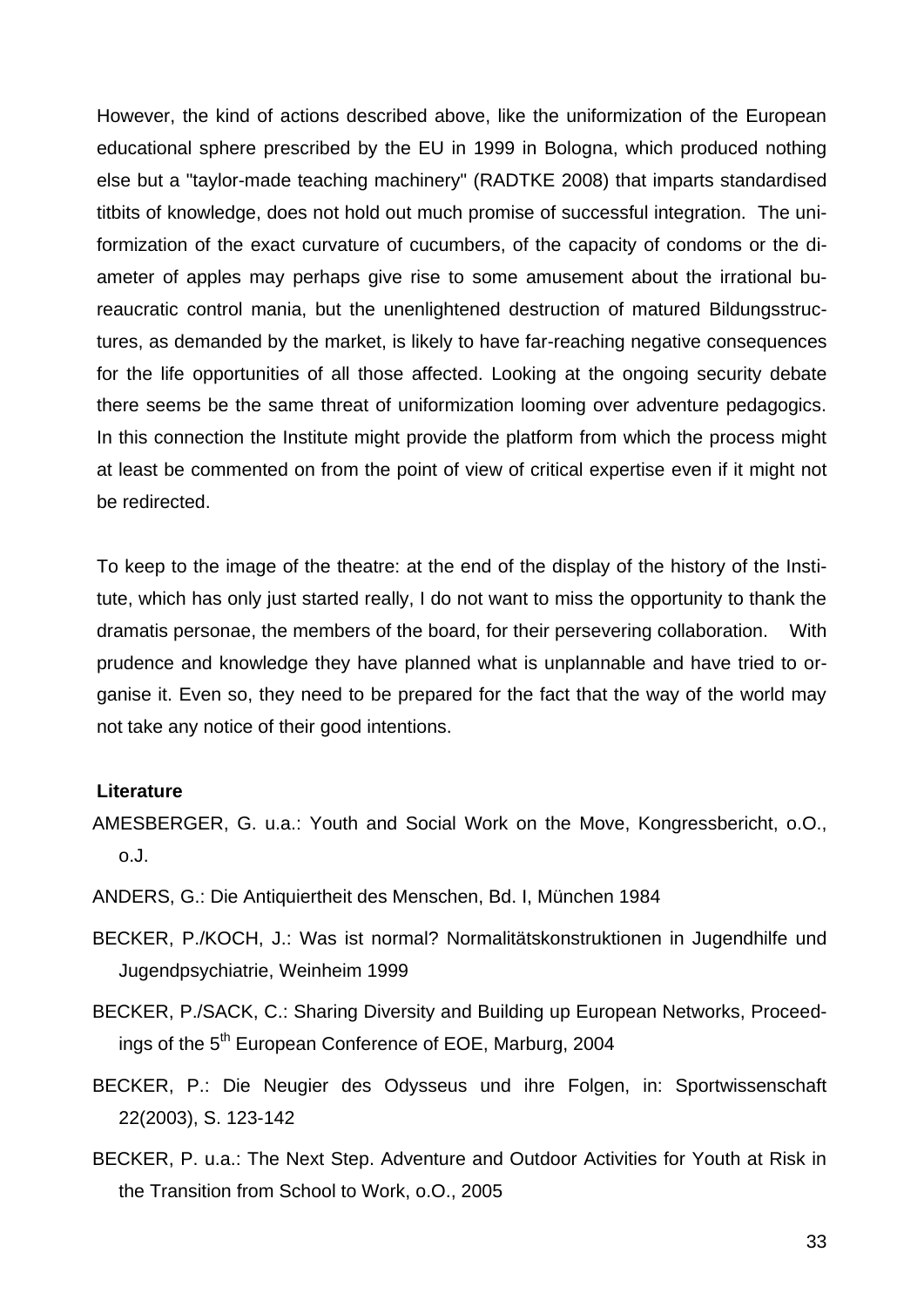- BECKER, P.: Gletscher, Stürme und tosende Wasser. Zur Genese, Struktur und Funktion von Abenteuern in der erhabenen Natur, in: Becker, P., u.a. (Hg.): Abenteuer, Erlebnisse und die Pädagogik, Opladen 2007, S. 19-53
- BECKER, P.: What would happen, if ... About the elective affinity between adventure and the conjunctivus potentialis, in: Journal of Adventure Education and Outdoor Learning 7 (2007), S. 77-89
- BIRNBACHER, D.: Natürlichkeit, Berlin 2006
- BLUMENBERG, H.: Das Lachen der Thrakerin, Frankfurt 1987
- BLUMENBERG, H.: Beschreibung des Menschen, Frankfurt 2006
- BLUMENBERG, H.: Theorie der Unbegrifflichkeit, Frankfurt 2007
- BOURDIEU, P.: Meditationen. Zur Kritik der scholastischen Vernunft, Frankfurt 2001
- BOWLES, S. et. al.: Finland presents itself to the 1998 European Congress and Institute, in: EOE: Outdoors, Adventure and Experiential Learning, Penrith o.J., S. 17-19
- BURKE, P.: Papier und Marktgeschrei. Die Geburt der Wissensgesellschaft, Berlin 2001
- CORBIN, A.: Meereslust. Das Abendland und die Entdeckung der Küste, Berlin 1990
- DAHLGREN, L.O./SZCZEPANSKI, A.: Outdoor Education, Kinda 1998
- EOE: Other Ways of Learning, Proceedings of the  $3<sup>th</sup>$  European Congress for Outdoor Adventure Education and Experiential Learning, Marburg 2001
- EOE: Building up European Networks of Knowledge Transfer. Outdoor Adventure Programmes and Experiential Learning in Youth Exchange Programmes, Proceedings of the 4<sup>th</sup> Conference of EOE, Marburg 2002
- EOE: Outdoors, Adventure, and Experiential Learning, Penrith o.J.
- FABRE, J.-H.: Bilder aus der Insektenwelt, Stuttgart 2003
- FABRE, J.-H.: Ich aber erforsche sie mitten im Leben, Frankfurt 2008
- FESTEU, D./HUMBERSTONE, B.: Non-formal Education through Outdoor Activities Guide, Burnham 2006
- GINZBURG, C.: Spurensicherung. Über verborgene Geschichte, Kunst und soziales Gedächtnis, München 1988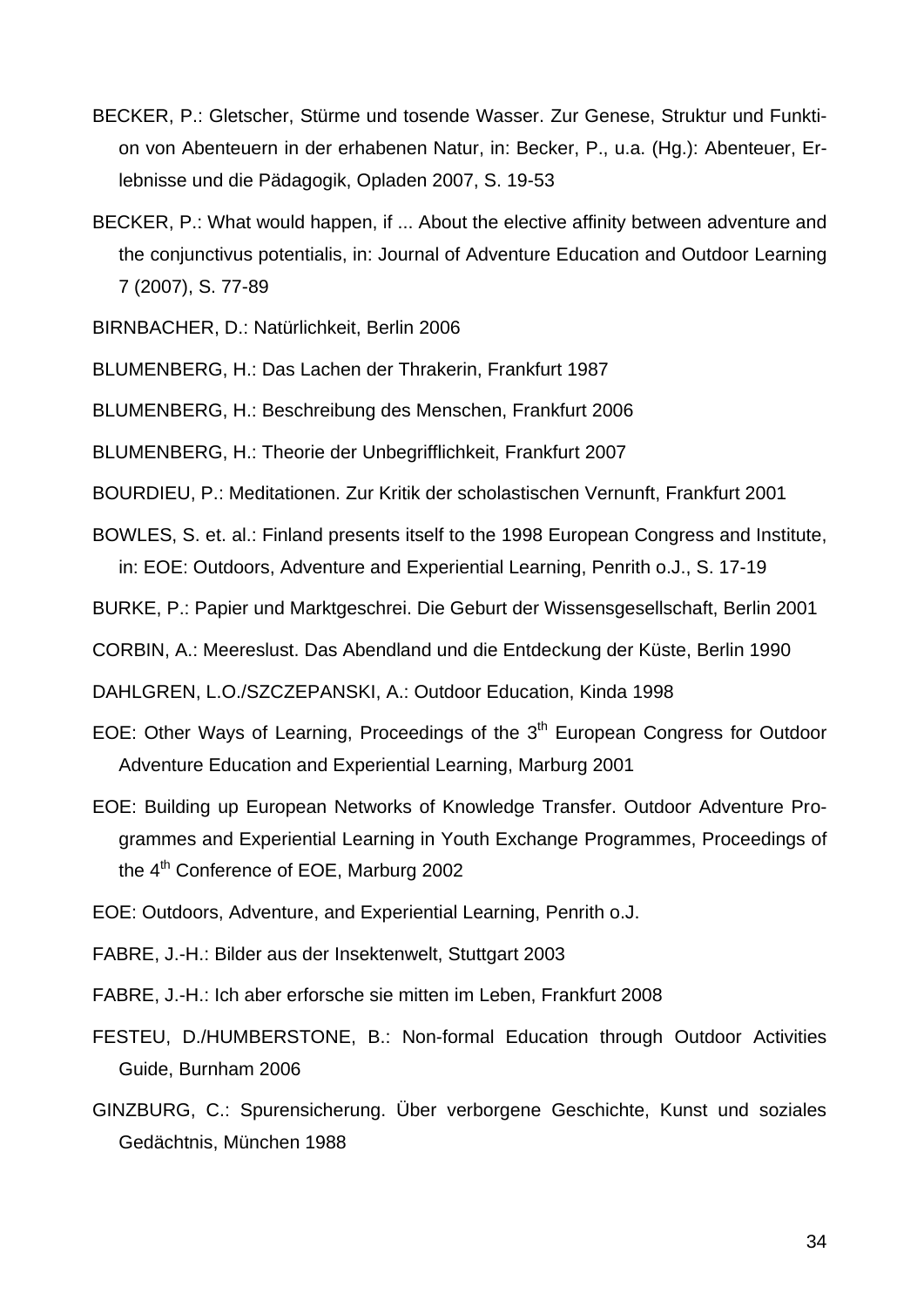- GURHOLT PEDERSEN, K.: Norwegian Friluftsliv als Bildung a Critical Review, im vorliegenden Band, 2008 (a) S. ...
- GURHOLT PEDERSEN, K.: Nature Adventure Experiences and Ideals of the "Educated Man" in European Cultural History – Norwegian Friluftsliv as Case, erscheint in: Journal of Adventure Education and Outdoor Learning 2008(b)
- HABERMAS, J.: Logik der Sozialwissenschaften, Frankfurt 1970
- HEGEL, G.W.F.: Grundlinien der Philosophie des Rechts, Werke, Bd. 7, Frankfurt 1986
- HIGGINS, P./HUMBERSTONE, B. (Eds.): Celebrating Diversity. Learning by Sharing Cultural Differences, Proceedings of the 3. European Congress for Outdoor Adventure Education and Experiential Learning, o.O., 1998
- HUMBERSTONE, B./NICOL, R. (Eds.): Old Traditions, New Trends, Proceedings of the 6<sup>th</sup> European Congress, Ambleside 2005
- KOSELLECK, R.: Krise, in: Brunner, O. u.a. (Hg.): Geschichtliche Grundbegriffe, Bd. 3, Stuttgart 1991, S. 617-650
- KRÄMER, S. u.a. (Hg.): Spur. Spurenlesen als Orientierungstechnik und Wissenskunst, Frankfurt 2007
- LE BRETON, D.: Lust am Risiko, Paris 1991
- LEPENIES, W.: Melancholie und Gesellschaft, Frankfurt 1972
- LÉVI-STRAUSS, C.: Traurige Tropen, Frankfurt 1978
- LOYNES, C. (Ed.): Finland Welcomes Europe and the World, in: The Journal of Adventure Education and Outdoor Leadership, 13 (1996) Nr. 2
- LOYNES, C.: Adventure in a Bun: in: Ders. (Hg.): The Journal of Adventure Education and Outdoor Leadership 13 (1996a) Nr. 2, S. 52-57
- MARQUARD, O.: Transzendentaler Idealismus, Romantische Naturphilosophie, Psychoanalyse, Köln 1987
- MITTELSTRASS, J.: Leonardo-Welt. Über Wissenschaft, Forschung und Verantwortung, Frankfurt 1992
- MYTTING, I.: From Outdoor Activities to Ecopedagogy, in: Neumann, J. et al. (Hg.): Outdoor Activities, Lüneburg 1996
- NEUMANN, J. et al.: Outdoor Activities, Lüneburg 1996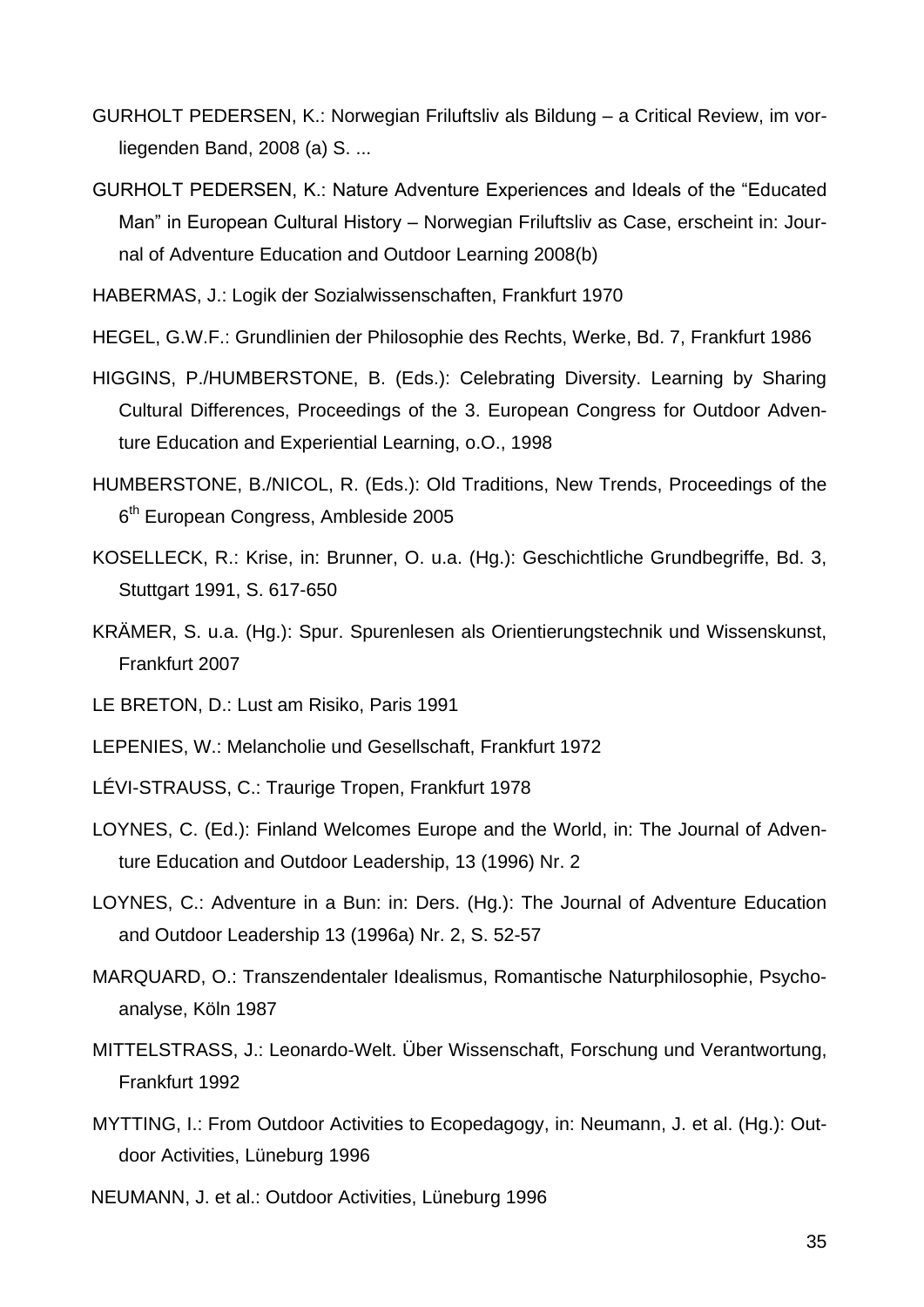NIETZSCHE, F.: Werke Bd. III, hrsg. von Schlechta, K., Berlin 1976

- OEVERMANN, U.: Skizze einer revidierten Theorie professionalisierten Handelns, in: Grube, A./Helsper, W. (Hg.): Pädagogische Professionalität, Frankfurt 1996, S. 70- 182
- OEVERMANN, U.: Struktur und Genese professionalisierter Praxis als Orte der stellvertretenden Krisenbewältigung, unv. Manu., Frankfurt 1998
- OEVERMANN, U.: Das Verhältnis von Theorie und Praxis im theoretischen Denken von Jürgen Habermas – Einheit oder kategoriale Differenz?, in: Müller-Doohm, S. (Hrsg.): Das Interesse der Vernunft, Frankfurt 2000, S. 411-464
- OEVERMANN, U.: Dienstleistungen der Sozialbürokratie aus professionalisierungstheoretischer Sicht, in: Harrach, E.-M. v. u.a.: Verwaltung des Sozialen. Formen der subjektiven Bewältigung eines Strukturkonflikts, Konstanz 2000(a), S. 57-77
- OEVERMANN, U.: Profession contra Organisation? Strukturtheoretische Perspektiven zum Verhältnis von Organisation und Profession am Beispiel der Schule, Vortragsmitschnitt, Halle 2004
- OEVERMANN, U.: Sozialisation als Prozess der Krisenlösung, in: Geulen, D./Veith, H. (Hg.): Sozialisationstheorie interdisziplinär: Aktuelle Perspektiven, Stuttgart 2004, S. 155-181
- OEVERMANN, U.: "Krise und Routine" als analytisches Paradigma in den Sozialwissenschaften (Abschiedsvorlesung), unv. Manu., o.O., 2008
- OEVERMANN, U.: Bildungsideale und Strukturprobleme der Hochschulen im digitalen Zeitalter, unv. Manu., o.O., o.J.
- POPPER, K. R.: Ausgangspunkte, Hamburg 1979
- RADTKE, F.-O.: Die außengeleitete Universität, in: WestEnd 5(2008) 117-133
- SCHLEIERMACHER, F.: Texte zur Pädagogik, Bd. I+II, hrsg. von Winkler, M./Bachmann, J., Frankfurt 2000
- SEEL, M.: Eine Ästhetik der Natur, Frankfurt 1991
- SENNETT, R.: Handwerk, Berlin 2008
- SLOTERDIJK, P.: Im Weltinnenraum des Kapitalismus, Frankfurt 2005
- SPORTJUGEND Hessen (Ed.): Sportbezogene Sozialarbeit in Europa, Frankfurt 1995